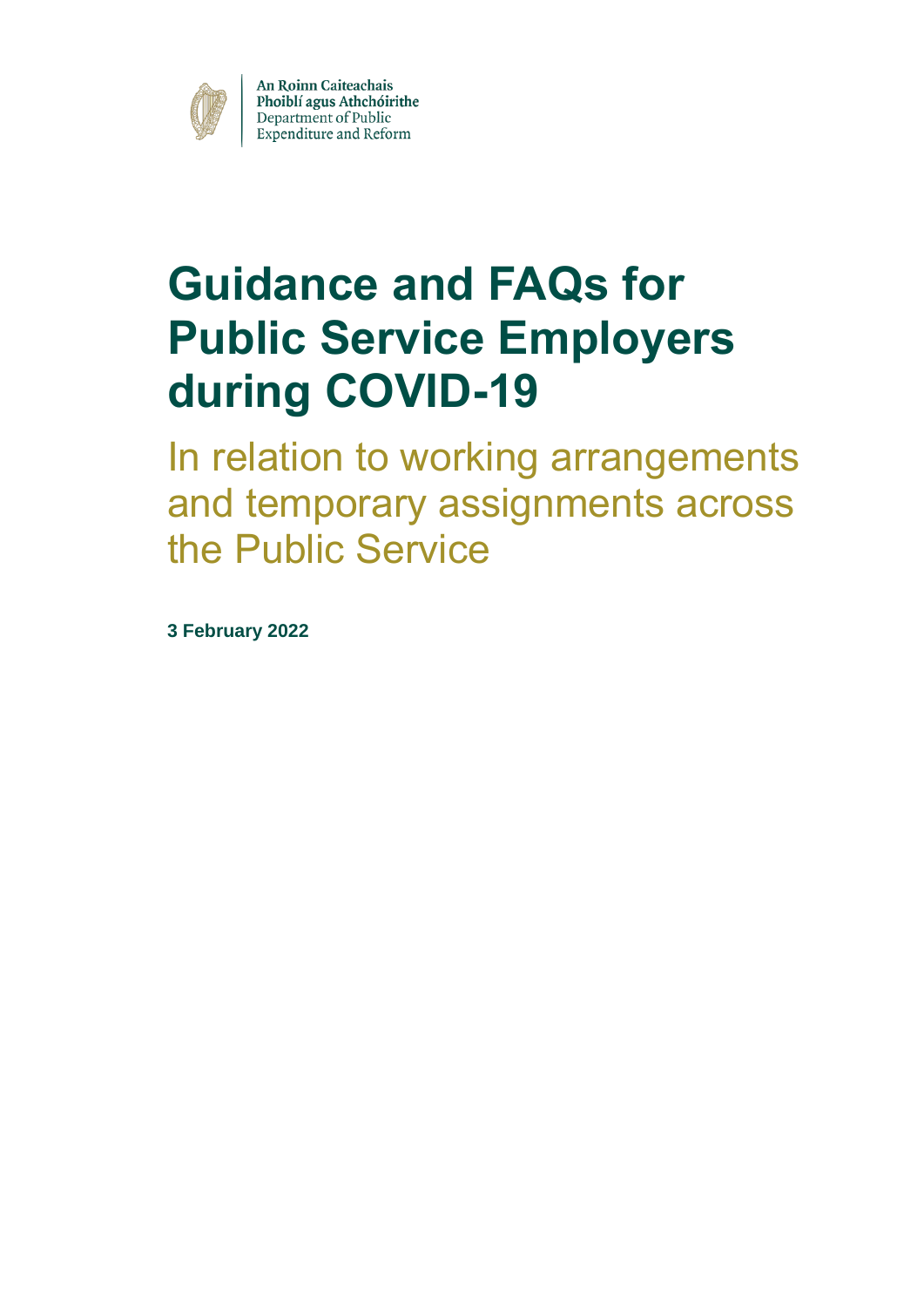## **Contents**

|    | <b>Principles</b>                                                                                                               | 6               |
|----|---------------------------------------------------------------------------------------------------------------------------------|-----------------|
| 1. |                                                                                                                                 |                 |
|    | UPDATED 1.1 Work premise attendance<br>UPDATED 1.2 High risk and very high risk employees and work premise                      | $\overline{7}$  |
|    | attendance                                                                                                                      | $\overline{7}$  |
|    | UPDATED 1.3 The lead worker representative(s)                                                                                   | $\overline{7}$  |
|    | 1.4 What if an employee shows symptoms of COVID-19 in the employer's<br>work premises?                                          | 8               |
|    | UPDATED 1.5 What is the process for a return to the employer's work<br>premises after a COVID-19 test?                          | 8               |
|    | UPDATED 1.6 Are face coverings required in the workplace?                                                                       | 8               |
|    |                                                                                                                                 |                 |
|    | UPDATED 2.1 When does special leave with pay apply during COVID-19?                                                             |                 |
|    |                                                                                                                                 | 10              |
|    | <b>UPDATED 2.2 Close contacts and restricted movements</b>                                                                      | 11              |
|    | 2.3 What if an employee has another illness?                                                                                    | 12 <sup>2</sup> |
|    | UPDATED2.4 What documentation is required from the employee for special<br>leave with pay?                                      | 12 <sup>2</sup> |
|    | 2.5 An employee is on special leave with pay, can they claim the DSP Illness<br>Benefit for COVID-19?                           | 13              |
|    |                                                                                                                                 | .14             |
|    | 3.1 How should flexi-time operate during the period of COVID-19?                                                                | 14              |
|    | 3.2 Is special leave with pay available for caring responsibilities?                                                            | 14              |
|    | 3.3 Guidance on international travel                                                                                            | 14              |
|    | 3.4 What arrangements are in place for employees to attend a COVID-19<br>vaccination appointment?                               | 15              |
|    | 3.5 What arrangements are in place where an employee may have a<br>reaction to a COVID-19 vaccination?                          | 15              |
|    | 3.6 What is the legal basis for processing employee data in relation to                                                         |                 |
|    | COVID-19?                                                                                                                       | 15              |
|    | 3.7 Do employers have a right to know if an employee has been vaccinated<br>or had COVID-19?                                    | 16              |
|    | 3.8 Can public sector employees on unpaid leave (e.g. parental leave etc.)<br>claim the COVID-19 Pandemic Unemployment Payment? | 16              |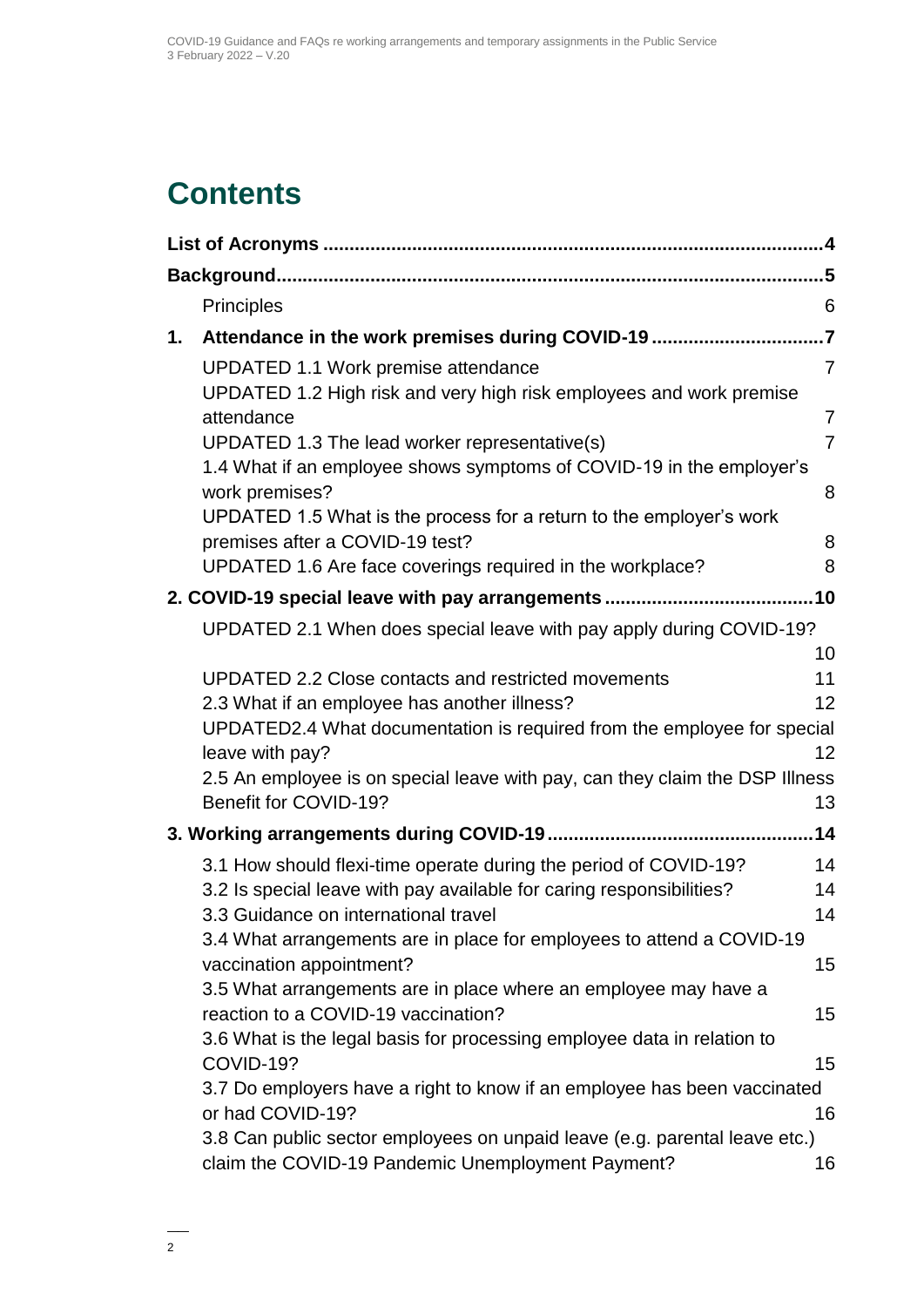| UPDATED 4.1 Is the Temporary Assignment Scheme (TAS) currently in<br>operation?<br>UPDATED 4.2 What happens to employees currently on temporary<br>assignment? | 17<br>17 |
|----------------------------------------------------------------------------------------------------------------------------------------------------------------|----------|
| UPDATED Appendix 1: Procedure for SLWP absence                                                                                                                 | 18       |
| 1 (a) Procedure for employees<br>1 (b) Procedure for managers                                                                                                  | 18<br>18 |
| UPDATED Appendix 2: Sample special leave with pay self-declaration for                                                                                         |          |
| COVID-19                                                                                                                                                       | 20       |
| <b>UPDATED Appendix 3: Quick guide on working arrangements.</b>                                                                                                | 21       |
| COVID-19 work arrangements – Quick Guide for Public Service Employers                                                                                          | 21       |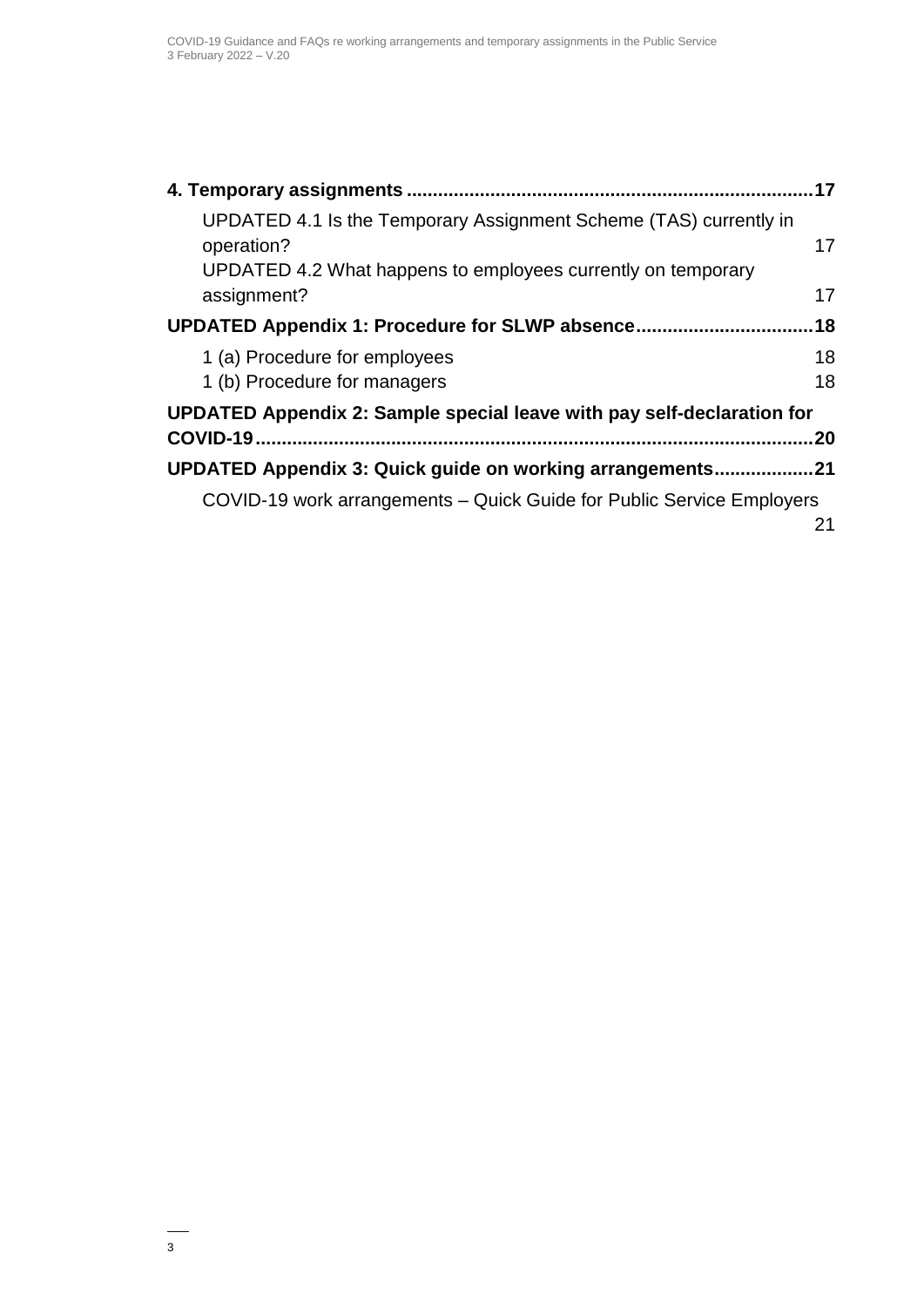## <span id="page-3-0"></span>**List of Acronyms**

| <b>DSP</b>  | Department of Social Protection              |
|-------------|----------------------------------------------|
| FAQs        | Frequently asked questions                   |
| <b>GDPR</b> | <b>General Data Protection Regulation</b>    |
| <b>HSA</b>  | <b>Health and Safety Authority</b>           |
| <b>HSE</b>  | <b>Health Service Executive</b>              |
| <b>HPSC</b> | <b>Health Protection Surveillance Centre</b> |
| <b>NSSO</b> | <b>National Shared Services Office</b>       |
| <b>SLWP</b> | Special Leave with Pay                       |
|             |                                              |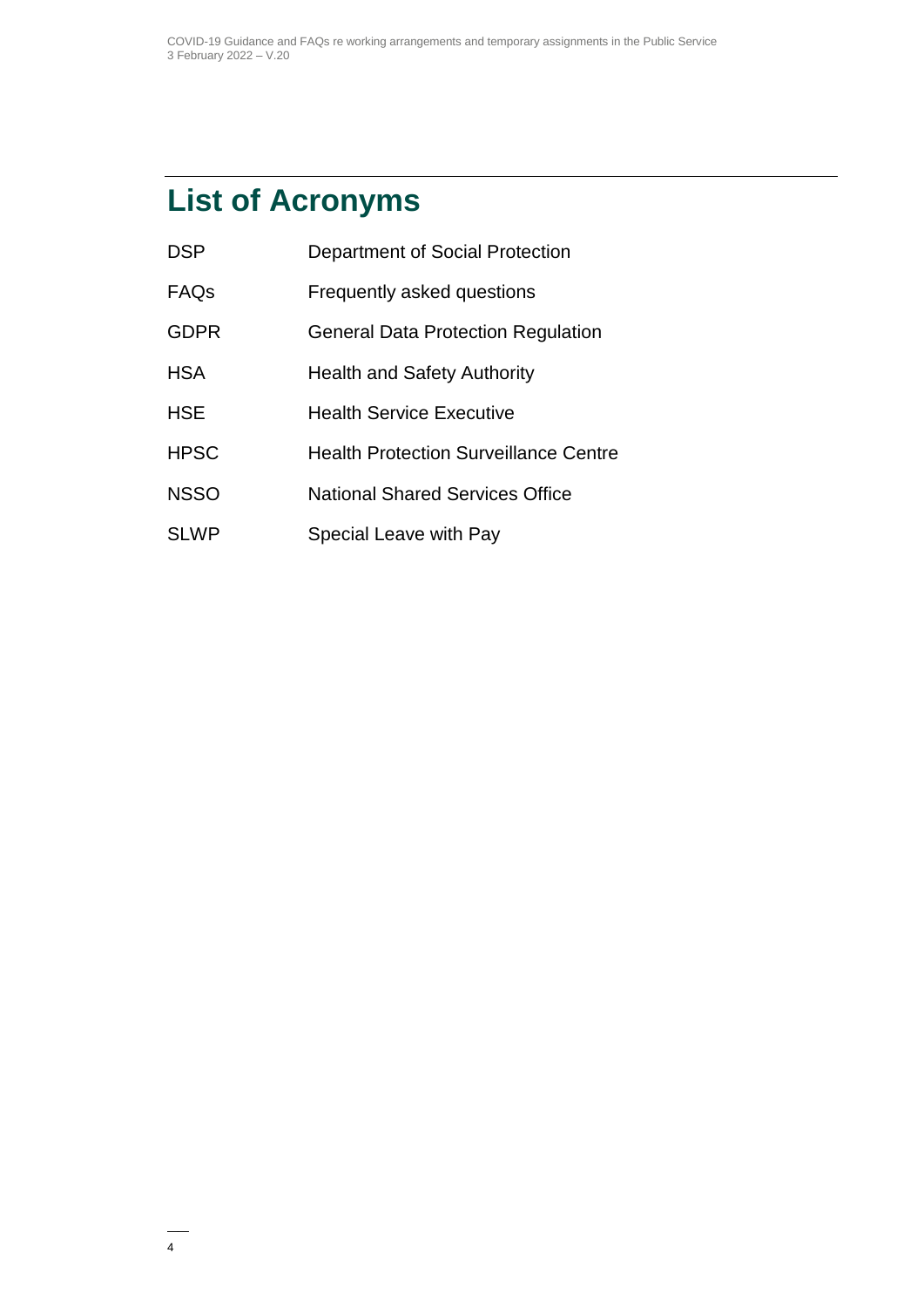## <span id="page-4-0"></span>**Background**

This guidance document for Civil and Public Service employers supersedes previous guidance and FAQs issued relating to Civil and Public Service working arrangements and temporary assignments during COVID-19. These arrangements apply to all Civil and Public Service employees.**<sup>1</sup>**

Everything that has been managed and achieved during the COVID-19 pandemic restrictions has involved an unprecedented collaboration and cooperation across the entire civil and public service, operating to provide a single integrated response.

The FAQs have been prepared to assist employees and management in the Civil and Public Service to understand the process, rules and expectations associated with work arrangements during the COVID-19 recovery period across the public service.

These arrangements apply during the time that COVID-19 pandemic restrictions remain in place.

These FAQs will be updated in response to queries that are received centrally. The most up-to-date version of these FAQs will be available at [www.gov.ie/per.](http://www.gov.ie/per)

The Civil and Public Service need to ensure that our services have the potential to be flexible and responsive to any changes that may be needed based on public health advice. The guidance is continually reviewed, and employers will be advised of any changes.

Subject to expert public health advice in light of developing circumstances on COVID-19, the general principles or FAQ material may be subject to updating or other amendment. Employers retain the right to withdraw or amend provisions in light of developing circumstances.

 $\overline{a}$ **1** Individual employers will need to identify which employees fall into the category of public service employees.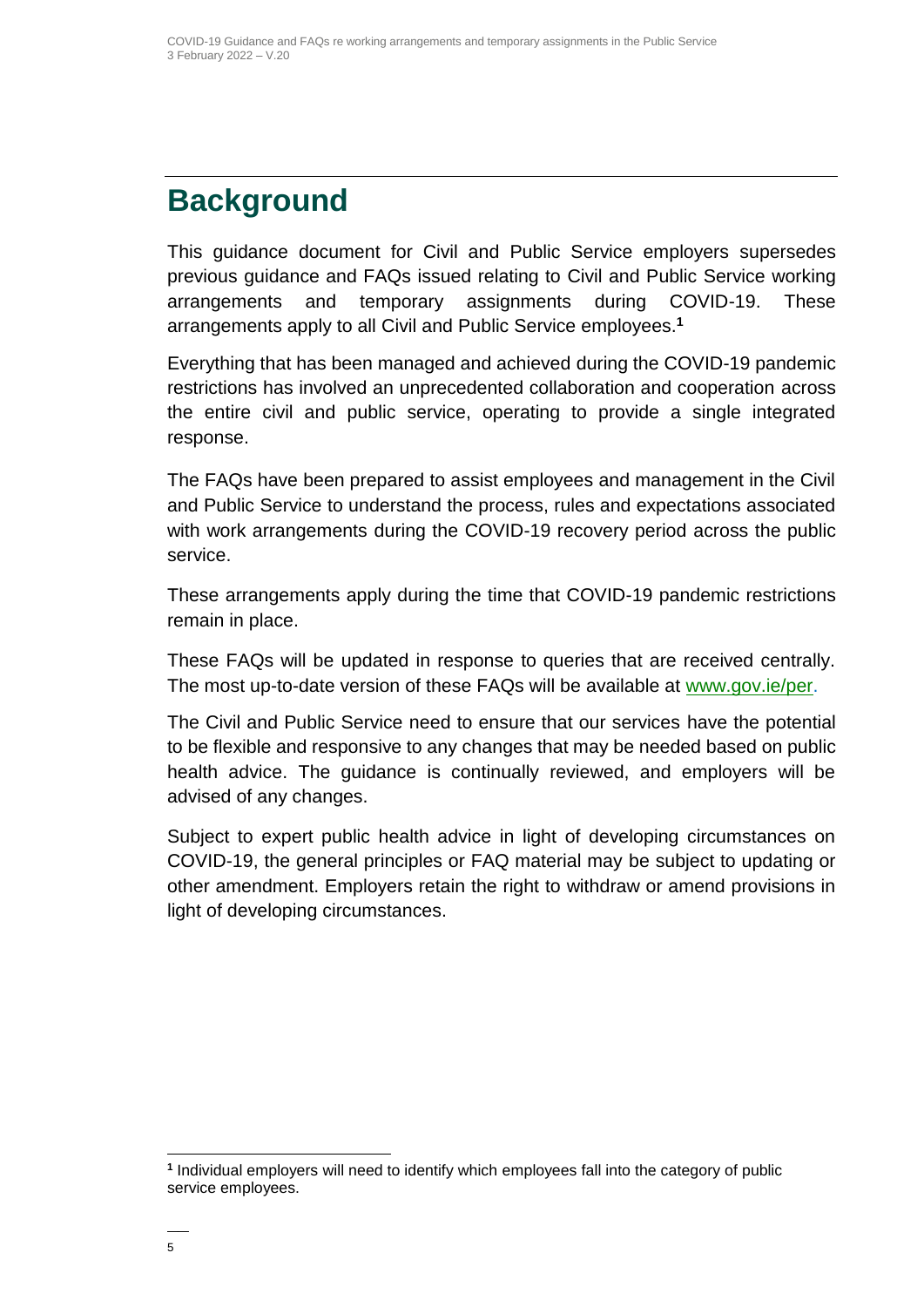### <span id="page-5-0"></span>**Principles**

The general principles to apply to the working arrangements during COVID-19 in the Civil and Public Service include:

| <b>Public health</b>        | <b>Business need</b>     | <b>One Public Service</b> |
|-----------------------------|--------------------------|---------------------------|
| Safeguarding the health     | We must deliver the      | Throughout the COVID-     |
| of both the public in their | services that the public | 19 pandemic we have       |
| interaction with the        | need and expect in a     | operated as a unified,    |
| public service, and         | changing delivery        | One Public Service and    |
| employees, is central to    | environment. Openness,   | accordingly these FAQs    |
| how we organise work.       | transparency and         | are developed in order    |
| <b>Public service</b>       | consistency will         | to ensure transparency    |
| employers and               | underpin service         | of decision making and    |
| employees must comply       | delivery and decision-   | agree on the overriding   |
| with measures for           | making. The employer     | principles which apply,   |
| safeguarding public         | determines the criteria  | while recognising         |
| health and safety of the    | for return to the        | individual needs of       |
| workplace, including        | workplace according to   | certain sectors.          |
| related legislation and     | business needs.          |                           |
| Government advice.          |                          |                           |
|                             |                          |                           |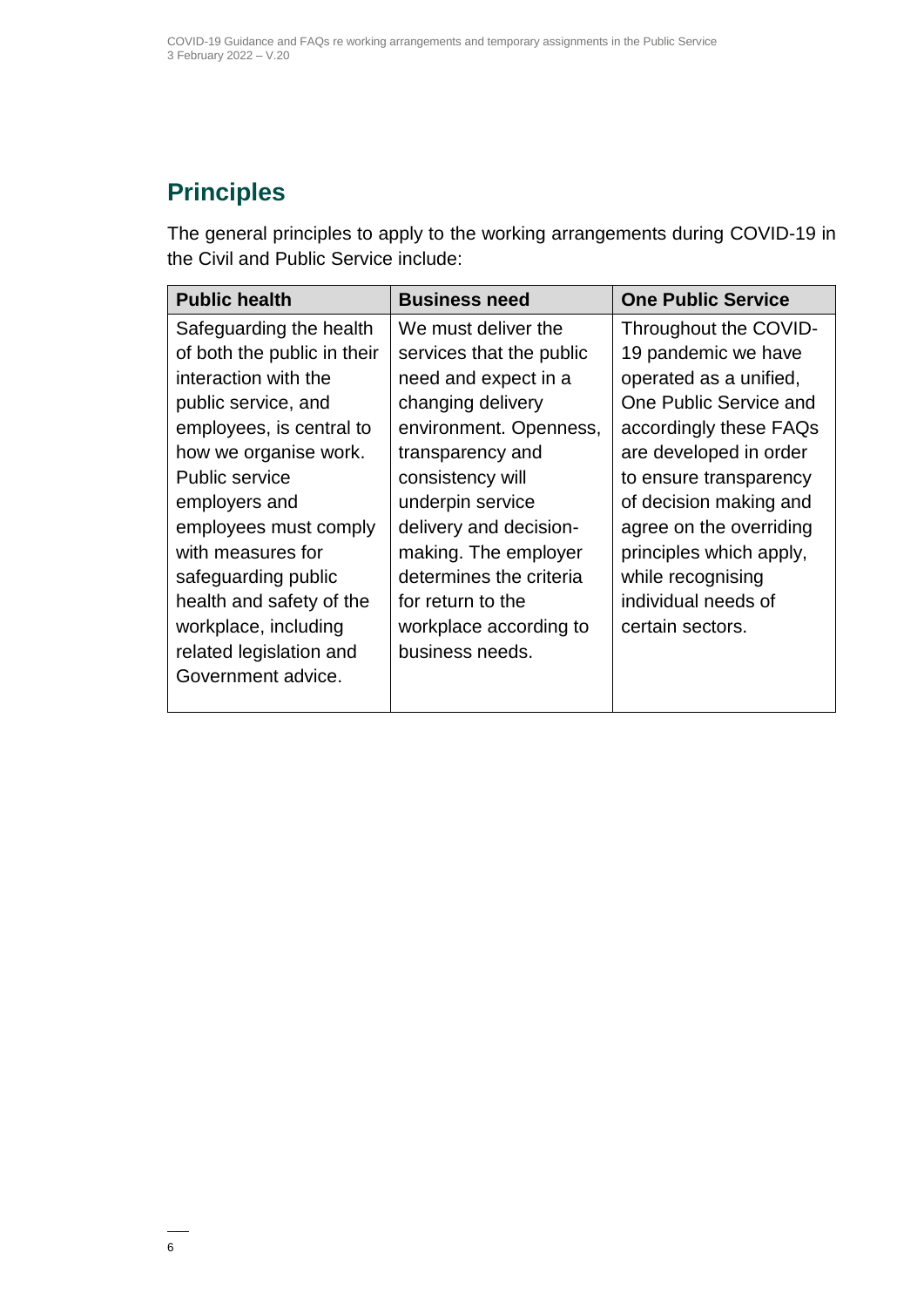## <span id="page-6-0"></span>**1.Attendance in the work premises during COVID-19**

#### <span id="page-6-1"></span>**UPDATED 1.1 Work premise attendance**

The public health management of the COVID-19 pandemic in Ireland continues to evolve in light of changing circumstances and risks. From 24th of January 2022, the requirement to work from home unless it is necessary to attend the workplace in person ended. This means a phased return to physical attendance in workplaces can commence. This phased return should proceed dependent on the circumstances of individual workplaces, informed by consultations with workers, and as appropriate to each sector.

The Transitional Protocol - [Good Practice Guidance for Continuing to Prevent the](https://enterprise.gov.ie/en/Publications/Transitional-Protocol-COVID-19.html)  [Spread of COVID-19,](https://enterprise.gov.ie/en/Publications/Transitional-Protocol-COVID-19.html) which has evolved from the Work Safely Protocol, and reflects the most recent public health advice, is the current guidance for the safe return and continued safe operating of workplaces.

For further information on recommended health measures, employers should read the Transitional **Protocol** in detail.

### <span id="page-6-2"></span>**UPDATED 1.2 High risk and very high risk employees and work premise attendance**

For any high risk or very high risk employees who have not yet returned to the employer's work premise, please refer to section C5 in the [Transitional Protocol](https://enterprise.gov.ie/en/Publications/Transitional-Protocol-COVID-19.html) for information.

#### <span id="page-6-3"></span>**UPDATED 1.3 The lead worker representative(s)**

A key role in each workplace since the pandemic began has been that of the Lead Worker Representative (LWR). Therefore, employers and employees are encouraged to maintain this role in each workplace, with at least one LWR in place charged to ensure that a shared responsibility to prevent the spread of COVID-19 in the workplace continues for an appropriate transition period. The LWR, together with the COVID-19 response management team, should support the implementation of any new or revised infection prevention and control (IPC) measures required. The identity of the person or persons appointed should be clearly communicated within the workplace.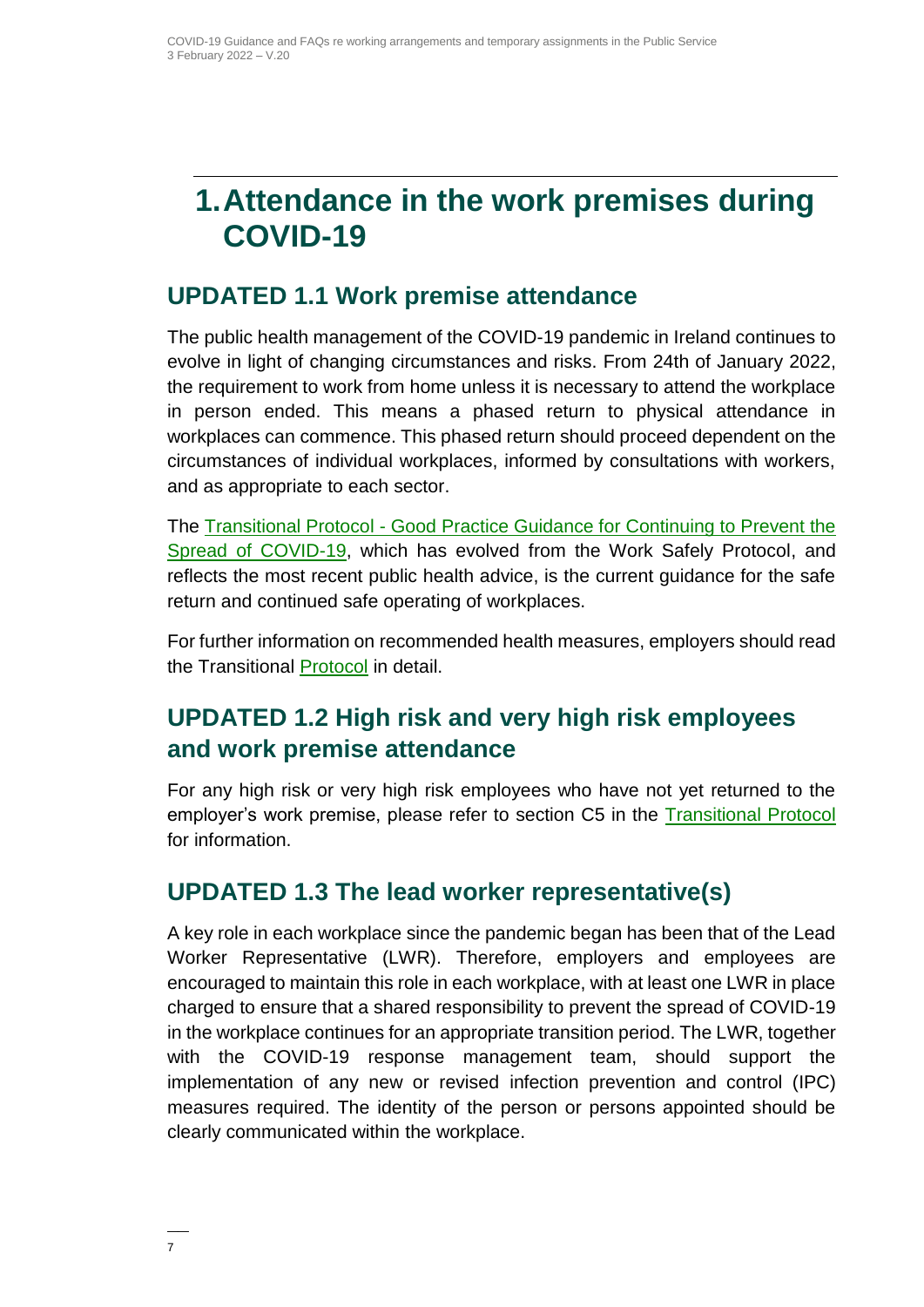#### <span id="page-7-0"></span>**1.4 What if an employee shows symptoms of COVID-19 in the employer's work premises?**

It is important to emphasise that any employee who is displaying any symptoms of COVID-19 – regardless of vaccination status - does not attend the workplace.

The health and wellbeing of employees is of utmost importance. If an employee becomes unwell in the work premises, employers should ensure that arrangements are in place which take account of the requirements in the [Transistional](https://enterprise.gov.ie/en/Publications/Transitional-Protocol-COVID-19.html) Protocol, the [Health and Safety Authority,](https://www.hsa.ie/eng/topics/covid-19/return_to_work_safely_templates_checklists_and_posters) and the Health Protection Surveillance Centre [\(HPSC\)](https://www.hpsc.ie/a-z/respiratory/coronavirus/novelcoronavirus/guidance/guidancefornon-clinicalsettings/) website for guidance. These arrangements should be clearly communicated to employees. Sectors may need to refer to their own emergency protocols or arrangements as necessary where these exist.

#### <span id="page-7-1"></span>**UPDATED 1.5 What is the process for a return to the employer's work premises after a COVID-19 test?**

Please note that this FAQ relates to a return to work in the employer's work premises. These arrangements do not preclude employees from returning to work at home at an earlier stage if this is feasible, depending on the situation of each case. Note: Sectors may need to refer to their own arrangements as necessary where these exist.

For individuals who have a positive PCR please follow the HSE advice [here/](https://www2.hse.ie/conditions/covid19/testing/positive-result/)for those under 40 who have registered a positive antigen test on the HSE portal please follow the HSE advice [here.](https://www2.hse.ie/conditions/covid19/testing/covid-19-antigen-test-results/?gclid=EAIaIQobChMIr4XptrLc9QIV2e3tCh1u9AUfEAAYASAAEgIC2PD_BwE&gclsrc=aw.ds#positive-antigen-test-result)

For individuals with a negative PCR please follow the HSE advice [here/](https://www2.hse.ie/conditions/covid19/testing/negative-test/)for those under 40 who have registered a negative antigen test on the HSE portal please follow the HSE advice [here.](https://www2.hse.ie/conditions/covid19/testing/covid-19-antigen-test-results/?gclid=EAIaIQobChMIr4XptrLc9QIV2e3tCh1u9AUfEAAYASAAEgIC2PD_BwE&gclsrc=aw.ds)

#### <span id="page-7-2"></span>**UPDATED 1.6 Are face coverings required in the workplace?**

The legal requirement to wear a face mask/covering remains in place only for specific regulated settings (e.g., healthcare, public transport, taxis, public offices, museums, libraries, retail premises etc.) until February 28 2022.

Outside of the above regulated settings, it is still good practice to continue to use face masks/coverings particularly in crowded areas. Workers who use or share work vehicles may also consider using a face mask/covering. Individuals at high or very high risk should also follow public health advice in relation to mask wearing,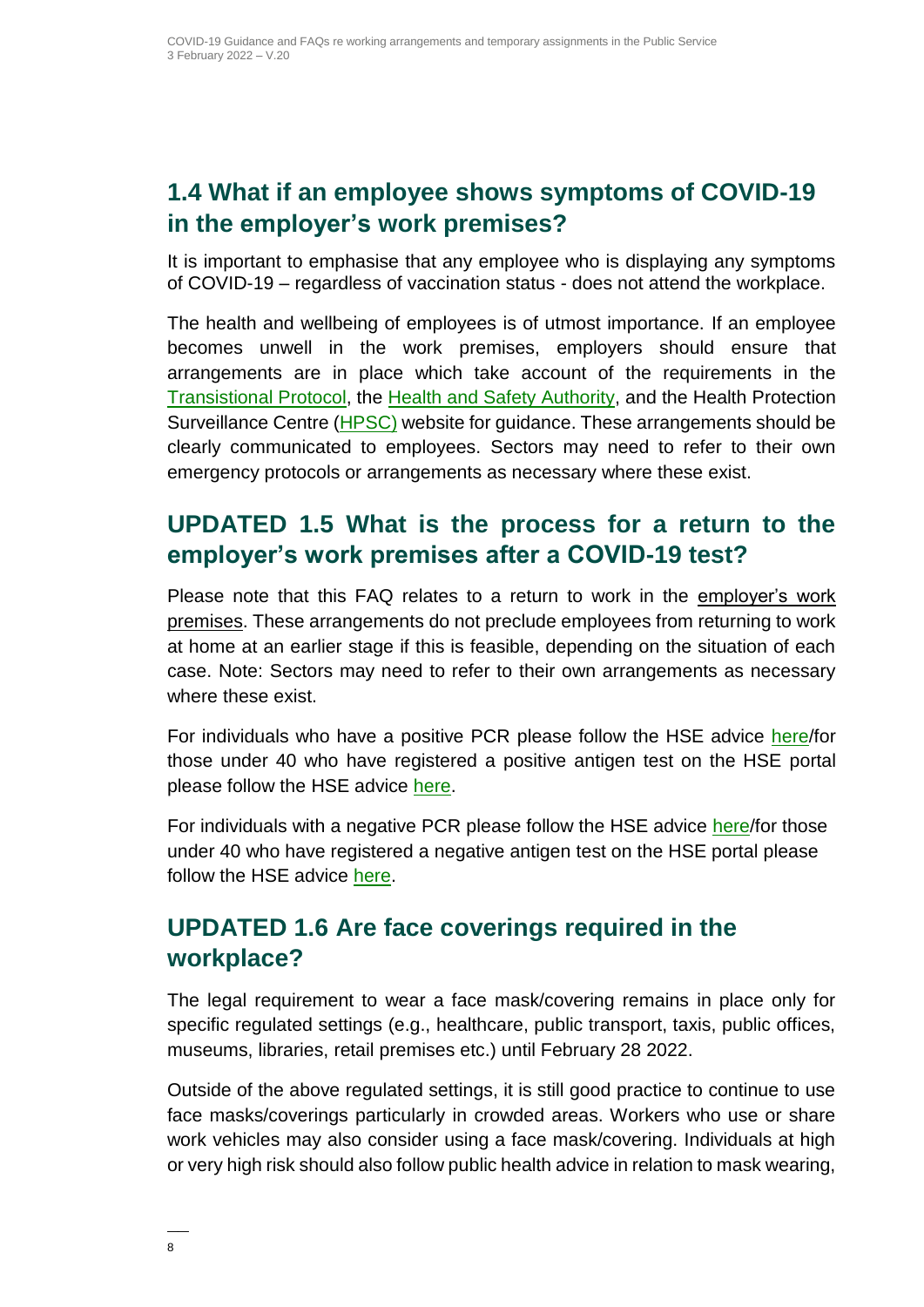including wearing a surgical or FFP2 mask when in crowded indoor settings. Employers should continue to support and facilitate the use of face masks by workers who may wish to continue to use them.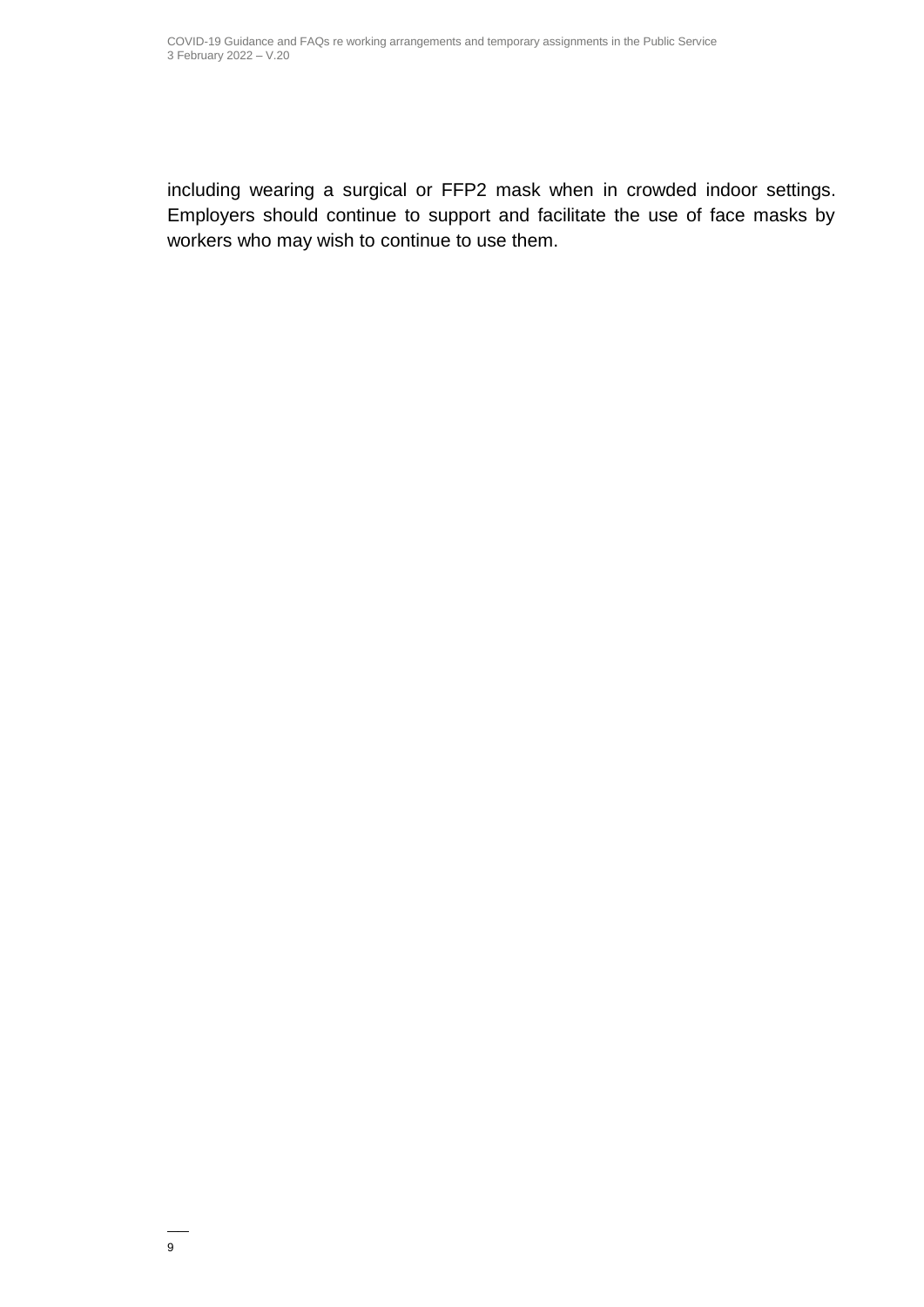## <span id="page-9-0"></span>**2. COVID-19 special leave with pay arrangements**

### <span id="page-9-1"></span>**UPDATED 2.1 When does special leave with pay apply during COVID-19?**

Special leave with pay is used in lieu of sick leave for COVID-19 to assist in the prevention of the possible onward spread of COVID-19 in the work premises.

[Circular 2/1976, which covers special leave with pay](https://circulars.gov.ie/pdf/circular/finance/1976/02.pdf) should only apply in lieu of sick leave for COVID-19 when an employee is required to self-isolate and is displaying symptoms of COVID-19 or had a positive PCR test/or for those under 40 who have registered a positive antigen test on the HSE portal. Medical or HSE advice should be followed. The HSE sets out the latest criteria for self-isolation at [this link.](https://www2.hse.ie/conditions/coronavirus/self-isolation/how-to-self-isolate.html?gclid=EAIaIQobChMI45Su5a_G7QIVyJ7tCh2iOgs0EAAYASAAEgKAvvD_BwE&gclsrc=aw.ds)

Special leave with pay in all sectors **does not** apply to individuals who are restricting their movements.

Special leave with pay only applies to employees who were rostered or due to be working. Special leave with pay cannot be substituted for other forms of leave, for example annual leave. If employees are on annual leave and have valid certification they can opt to apply for sick leave as per the normal rules of sick leave.

Please see the Quick Guide of Scenarios at Appendix 3 for further details of when special leave with pay applies.

The general principles applying to the management of sick leave, for example the requirement of employees to contact managers, and for ongoing contact with employees who are on special leave for this purpose, will apply.

Any special leave with pay granted for the purpose of self-isolation and/or diagnosis of COVID-19 will not be counted as part of the employee's sick leave record. Appropriate medical/HSE confirmation of the need to self-isolate and/or a diagnosis of COVID-19 will be required for the duration of the absence.

Different arrangements apply to close contact or self-administered antigen tests where individuals are asymptomatic (see FAQ 2.2).

Note that at any stage if an employee states that they feel well enough to work, but have tested positive for COVID-19 or are self-isolating because they were symptomatic, the employer may facilitate working from home instead of special leave with pay, if this is feasible and agreeable to both parties. They must not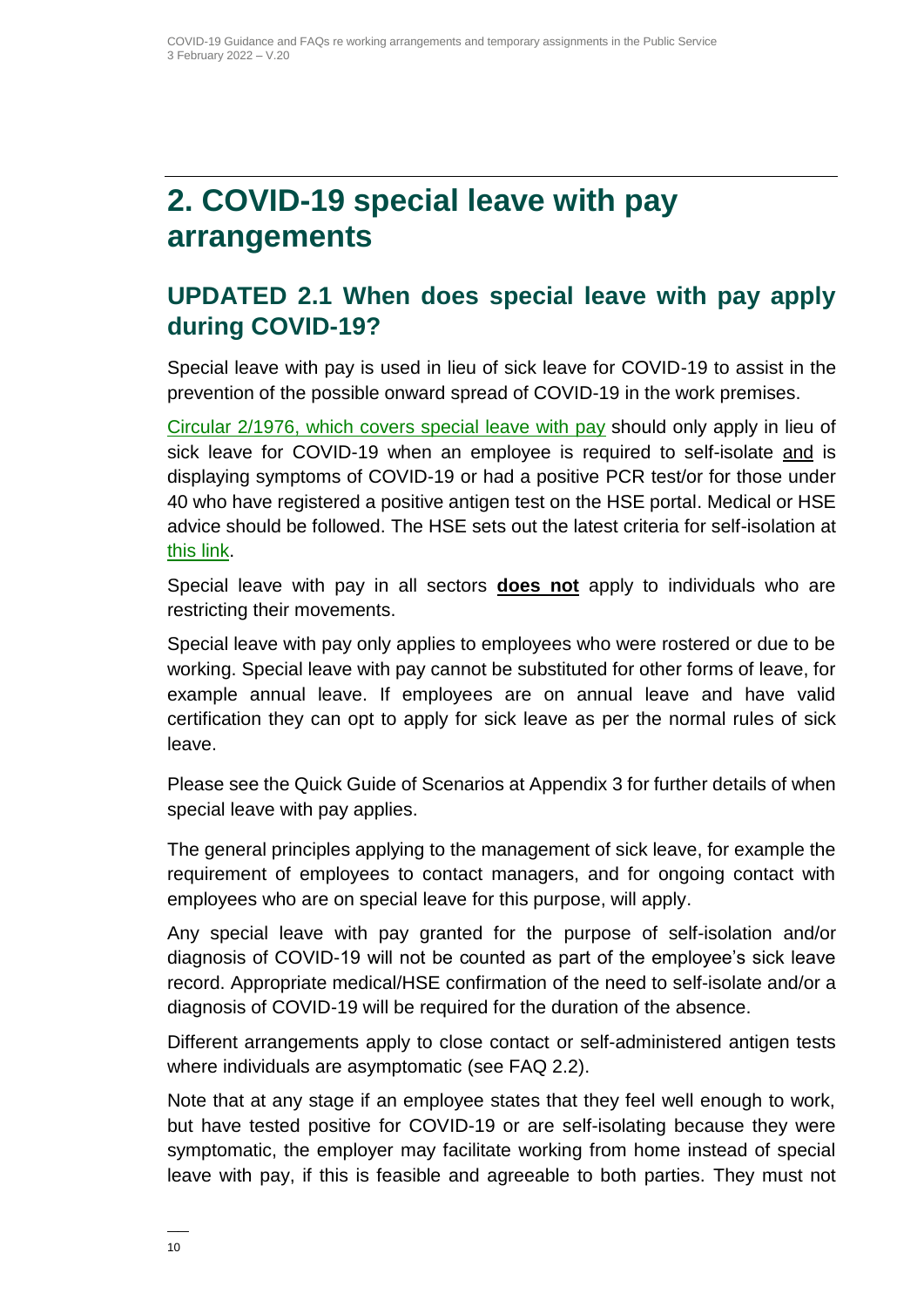attend the work premises and must also follow medical and HSE advice as it relates to self-isolation.

From 7 February 2022, in instances where an employee is symptomatic and subsequently has a confirmed case of COVID-19, special leave with pay may continue for up to 10 calendar days if necessary and where it is supported by a positive PCR test for COVID-19 or for those under 40 a positive antigen test registered on the HSE portal. If an employee is still unwell after 10 calendar days they will move to ordinary sick leave arrangements.

When granting special leave with pay, as per clause 31.2 of [Circular 2/1976,](https://circulars.gov.ie/pdf/circular/finance/1976/02.pdf) "the officer will be expected to comply at once with any directions which may be given by [their] Department and to take all practicable steps to resume duty as soon as possible. Otherwise, unless adequate reason is shown for non-compliance, the question of withholding pay will arise". Employees are not entitled to days in lieu of bank holidays whilst in receipt of special leave with pay.

In the event of non-compliance with the provisions of special leave with pay (including the requirement to provide bona fide<sup>2</sup> confirmation of selfisolation/diagnosis of COVID-19) existing procedures, including disciplinary measures may be invoked.

The arrangements relating to the application of special leave with pay for COVID-19 is temporary, and will be kept under regular review.

#### <span id="page-10-0"></span>**UPDATED 2.2 Close contacts and restricted movements**

There is no requirement for fully vaccinated (where booster dose received more than 7 days ago) close contacts who do not have any Covid-19 symptoms to restrict their movements. The HSE sets out the latest criteria for restricted movements following close contact of a person that tests positive for COVID-19 at:

#### [https://www2.hse.ie/conditions/coronavirus/close-contact-and-casual](https://www2.hse.ie/conditions/coronavirus/close-contact-and-casual-contact.html)[contact.html](https://www2.hse.ie/conditions/coronavirus/close-contact-and-casual-contact.html)

Special leave with pay does not apply to non-symptomatic employees who are required to restrict their movements as they are not ill. Special leave with pay does not apply in circumstances where asymptomatic individuals are required to take antigen tests as close contacts. Where an employee is required to restrict their movements the employer must facilitate working from home in instances where there is no derogation for the return to the workplace (Note: Sectors may need to

 $\overline{a}$ 

**<sup>2</sup>** Bona fide in relation to a representation or communication means in good faith and well founded in fact. The employer reserves the right to request further confirmation.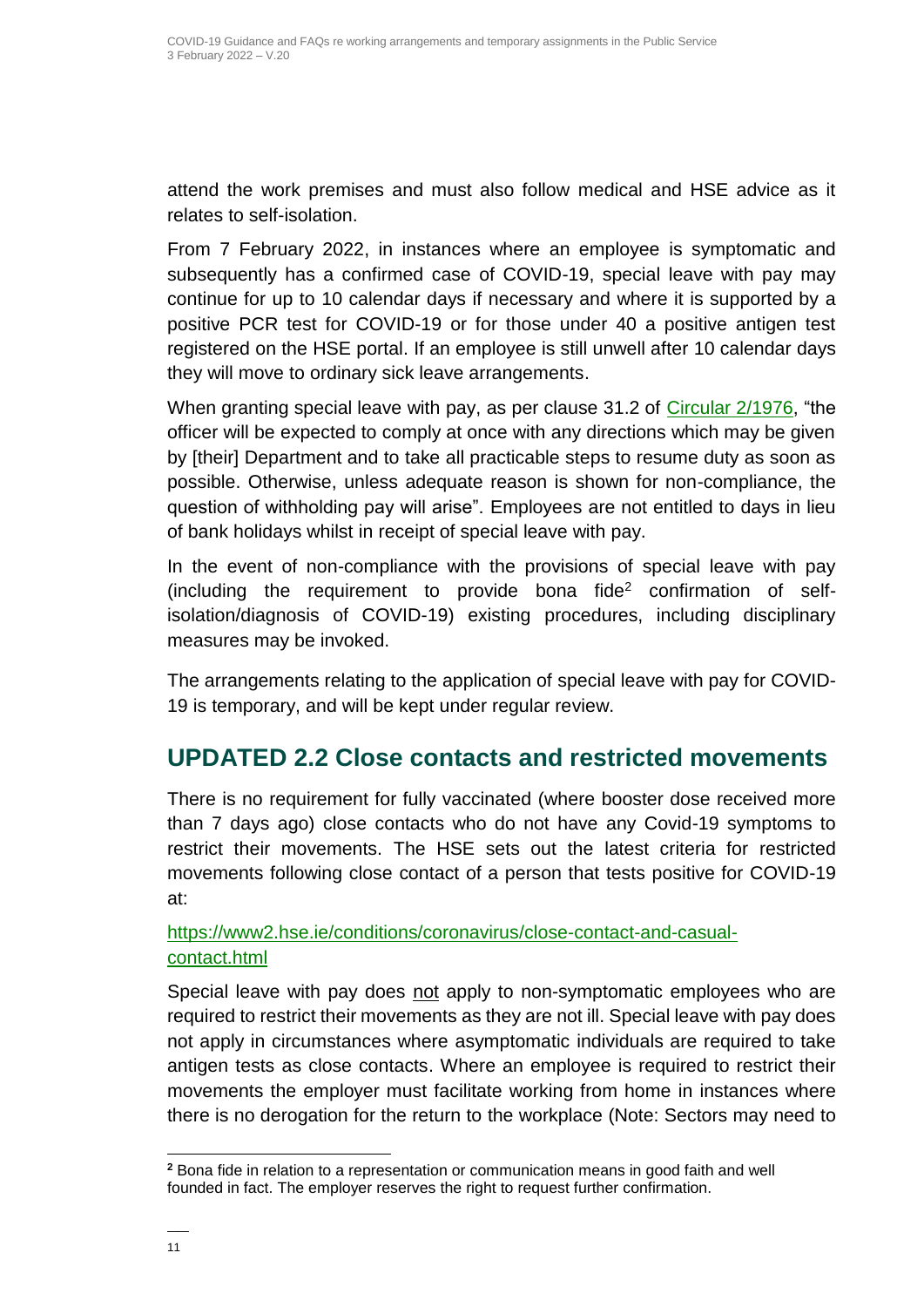refer to their own arrangements as necessary where derogations exist). If remote working in an employee's current role is not feasible, then the assignment of work may be outside of their usual core duties. Employees must cooperate with all such flexibilities while they are restricting their movements. In all such cases, employees remain available for work whilst at home, where they have been advised to restrict their movements as a precautionary measure.

This FAQ does not apply to employees who are required to quarantine arising from travel abroad (see FAQ 3.3).

#### <span id="page-11-0"></span>**2.3 What if an employee has another illness?**

Any non-COVID-19 illness will be recorded as ordinary certified sick leave and the usual rules governing [sick leave](http://www.irishstatutebook.ie/eli/2014/si/124/made/en/print) will apply.

### <span id="page-11-1"></span>**UPDATED2.4 What documentation is required from the employee for special leave with pay?**

If an employee is displaying symptoms and/or has a positive PCR test, or for those under 40 who have registered a positive antigen test on the HSE portal, then the period should be recorded as special leave with pay. Special leave with pay for COVID-19 is being used in place of sick pay. As noted, special leave with pay should only apply when an employee is required to self-isolate and is displaying symptoms of COVID-19 or had a positive PCR test or for those under 40 who have registered a positive antigen test on the HSE portal. Medical or HSE advice should be followed. As the public health advice allows for self-referral for COVID-19 testing when someone has COVID-19 symptoms, SLWP may also be granted to employees in this scenario, providing they produce the results of their test as confirmation.

Appropriate medical/HSE confirmation of the need to self-isolate and/or a diagnosis of COVID-19 will be required i.e. positive PCR test/registered positive antigen test on the HSE portal. In the event that written confirmation is not available, this may take the form of a self-declaration in certain circumstances, where it is accompanied by text message confirmation, for example. How this will work in practice will vary based on the unique circumstances of each employer. For example, employers may wish to implement a self-declaration form on return to work (see appendix 2 for a sample), which is completed by the employee and signed off by the employer. In instances where the employee has undertaken a COVID-19 PCR test, they may be required to provide the results to their employer, for example for occupational health purposes.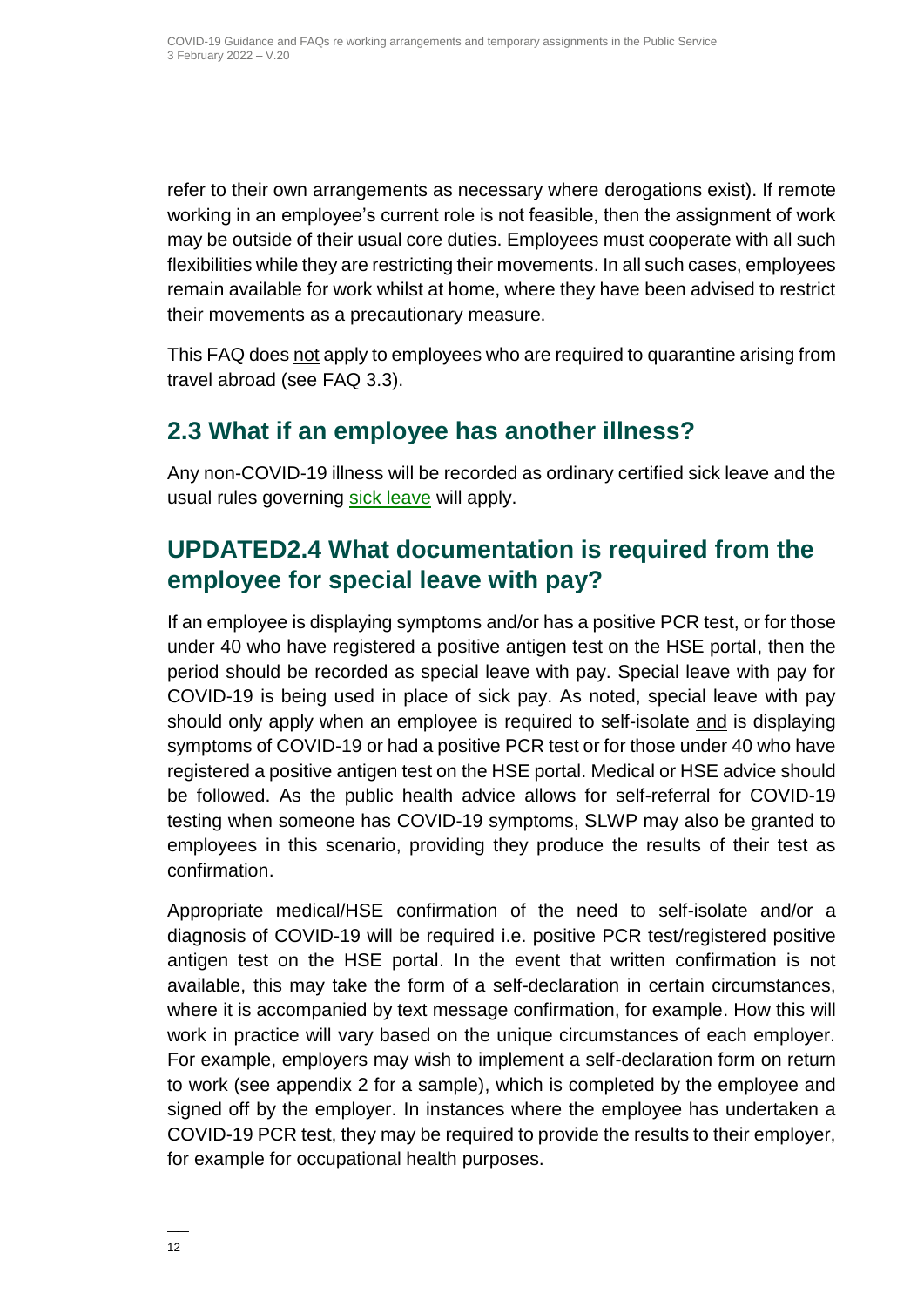The employer should clearly communicate to employees the information required to be provided and the notification process. See guidance at the end of this document for more details on notification requirements.

Self-declarations and/or accompanying certification/confirmation should be retained by Local HR on the individual's personnel file and should be subject to audit.

For employers within the NSSO customer group the notification process will include the requirement that managers raise a case, in the same way as for sick leave, for special leave with pay on the PeoplePoint system. (Note that the employee will need to engage with management in their Department/Office in terms of certification/documentation/confirmation of PCR test, rather than sending it to the NSSO.)

#### <span id="page-12-0"></span>**2.5 An employee is on special leave with pay, can they claim the DSP Illness Benefit for COVID-19?**

Public Service employees who can avail of the special leave with pay for COVID-19 are excluded from claiming the special DSP COVID-19 illness benefit payment. Any instances of civil or public servants found to be in receipt of both special leave with pay and the COVID-19 illness benefit will be subject to disciplinary action.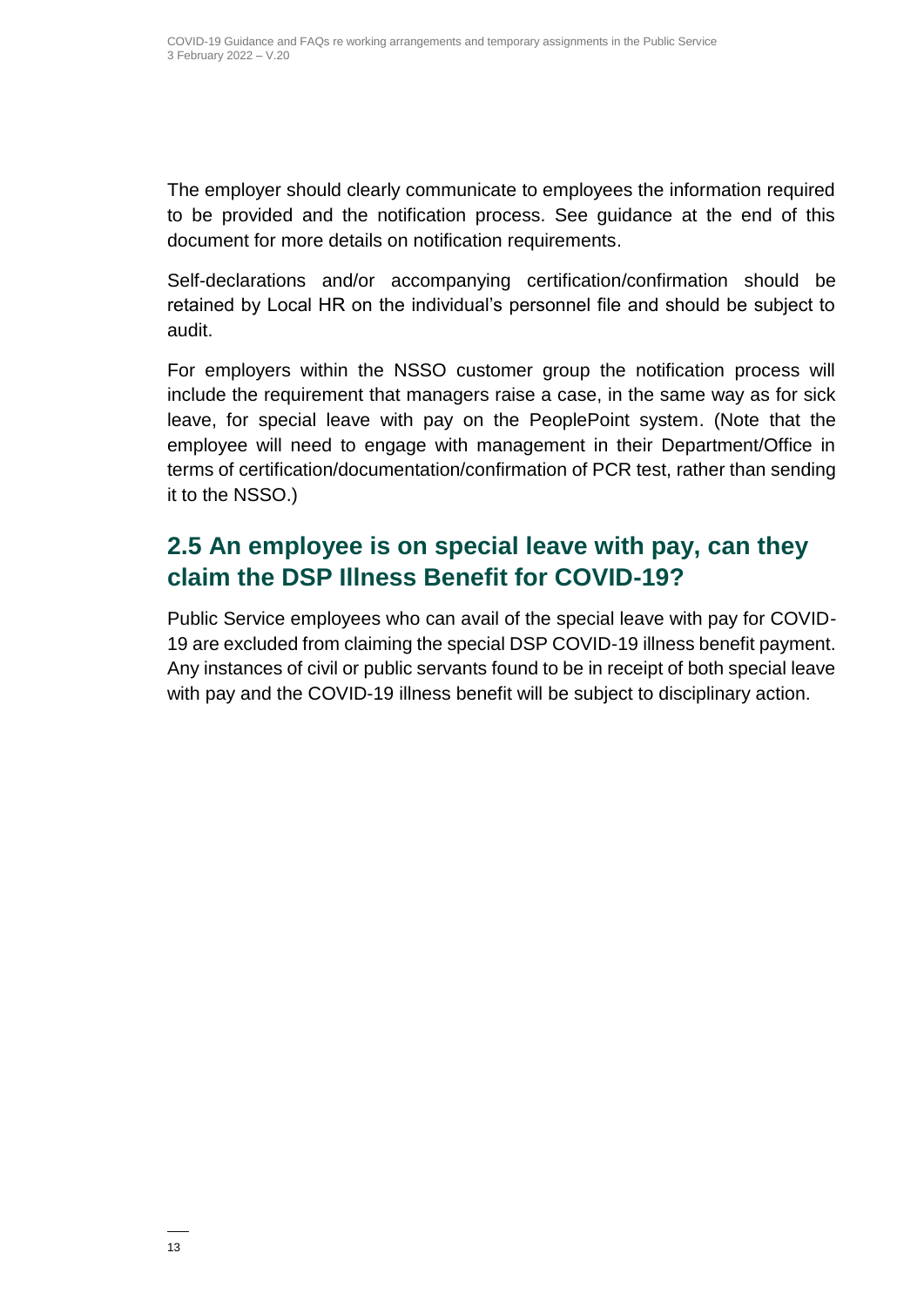## <span id="page-13-0"></span>**3. Working arrangements during COVID-19**

#### <span id="page-13-1"></span>**3.1 How should flexi-time operate during the period of COVID-19?**

The normal operation of flexi-time, or equivalent attendance management rules, including any flexi-time accruals and deficits, continues to remain temporarily suspended for those employees who are working under different arrangements. This includes those who are working from home and working different shift patterns etc., which are required in order to support physical/social distancing and public health requirements.

Flexi-time arrangements were re-introduced with effect from 24 August 2020 and/or commencement of the organisation's next viable flexi period. This arrangement applies only in circumstances where employees are attending the employer's work premises and are working their normal, pre-COVID work attendance patterns.

For those employees where flexi-time remains temporarily suspended, this arrangement does not preclude employers from using clocking in and out arrangements for monitoring purposes. Any balances accrued by employees before the suspension of flexible working hours arrangements can continue to remain and be held over until the COVID-19 working arrangements are no longer in place.

#### <span id="page-13-2"></span>**3.2 Is special leave with pay available for caring responsibilities?**

There is no special paid leave available for COVID-19 caring arrangements during this time.

Any employee who wishes to avail of existing leave allowances during this time is entitled to have such requests considered by their employer, as always, including parental leave, annual leave etc.

#### <span id="page-13-3"></span>**3.3 Guidance on international travel**

Current guidance on international travel is available on [gov.ie at this link.](https://www.gov.ie/en/publication/77952-government-advice-on-international-travel/)

Employees who intend to travel abroad should ensure that they are aware of any testing and quarantine requirements in place at the time of travel, and pertaining to their own circumstances, both for their intended destination and on return to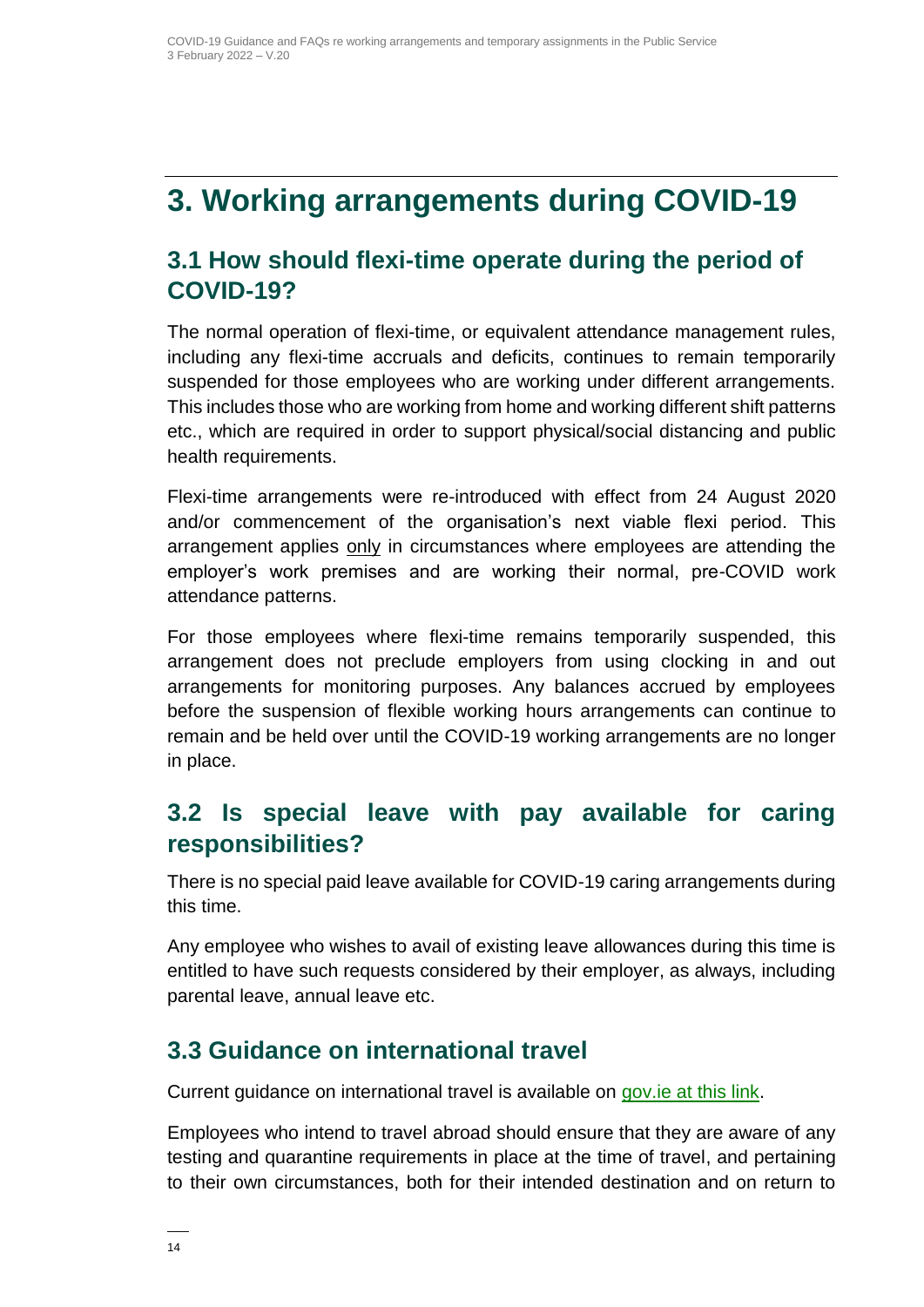Ireland. Where a restricted movement period is required as a result of travel, all employees must make provision by way of an annual leave or unpaid leave application for that period of restricted movement, in line with the normal rules applying in the relevant sector. This arrangement is applicable to all civil and public servants, regardless of whether they can work from home.

An emergency brake system may be applied quickly to countries where a variant of concern or interest arises. Employees should be aware that whatever restricted movement (quarantine) requirements are in place and applicable to them on their date of return to Ireland will apply. Employees are required to notify their employer as soon as possible if they have to take additional annual leave or unpaid leave in order to satisfy any restricted movement (quarantine) requirement.

### <span id="page-14-0"></span>**3.4 What arrangements are in place for employees to attend a COVID-19 vaccination appointment?**

Where an employee in the public service has an appointment to attend a COVID-19 vaccination during working hours, they will be facilitated to attend based on the health/medical appointment arrangements which apply in each sector.

#### <span id="page-14-1"></span>**3.5 What arrangements are in place where an employee may have a reaction to a COVID-19 vaccination?**

Where there may be a reaction to a COVID-19 vaccination and the employee is unfit for work, the absence will be recorded as ordinary certified sick leave and the usual rules governing [sick leave](http://www.irishstatutebook.ie/eli/2014/si/124/made/en/print) will apply.

#### <span id="page-14-2"></span>**3.6 What is the legal basis for processing employee data in relation to COVID-19?**

Civil and Public Service employers are obliged to provide a safe workplace, which may include the processing of health data in order to ensure that safety. Articles 6(1)(c), 9(2)(b) and (g) of GDPR, along with section 53 of the Data Protection Act, 2018 (which permits the processing of special categories of personal data for purposes of public interest in the area of public health) will likely be the most appropriate legal bases for processing this data.

For further information please visit the [Data Protection Commission website.](https://dataprotection.ie/en/news-media/blogs/data-protection-and-covid-19)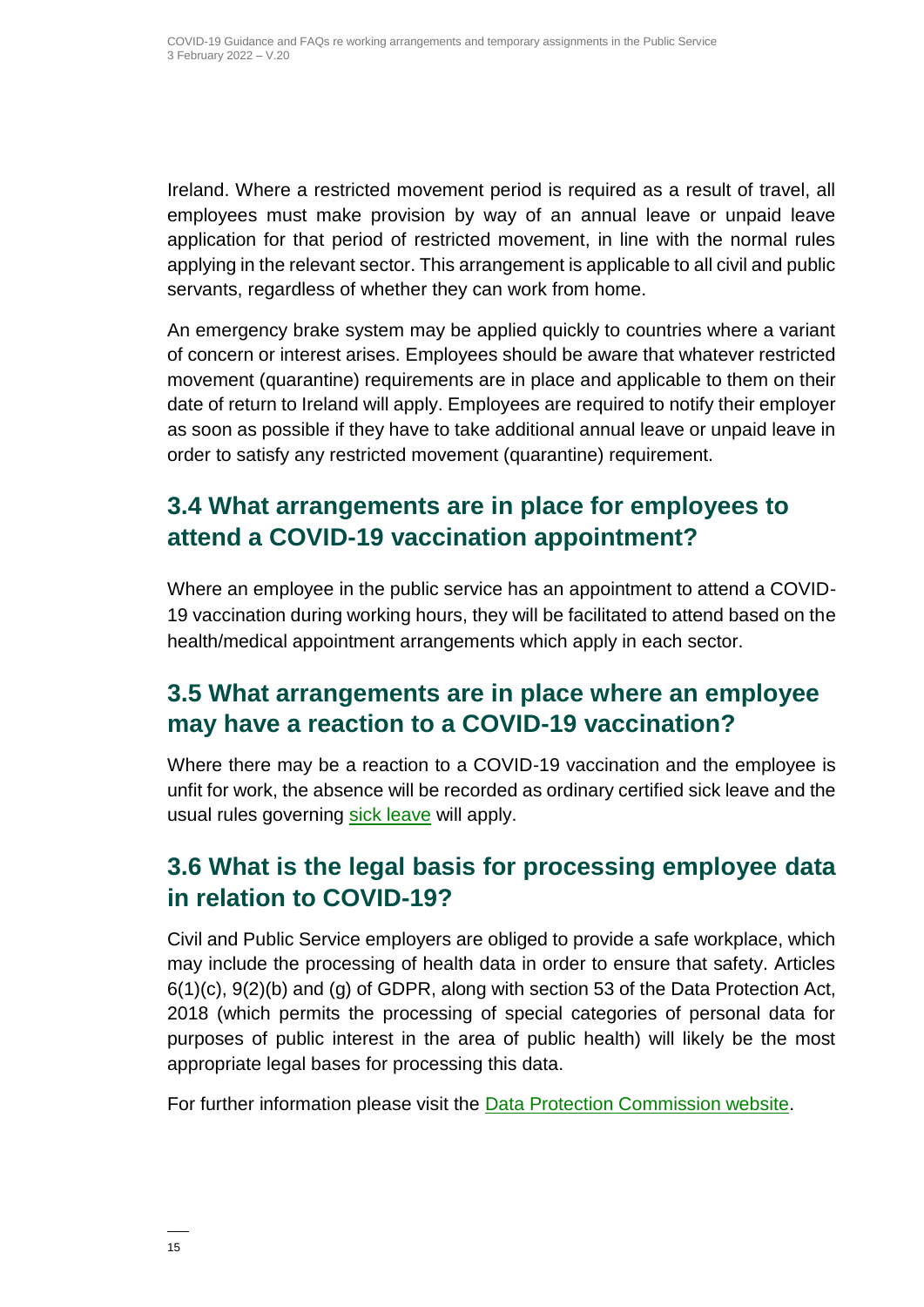#### <span id="page-15-0"></span>**3.7 Do employers have a right to know if an employee has been vaccinated or had COVID-19?**

As noted in the Work Safely Protocol the decision to get a vaccination against COVID-19 is voluntary and workers will therefore make their own individual decisions in this regard. The Data Protection Commission has produced a guidance note on *[Processing COVID-19 Vaccination Data in the context of](https://www.dataprotection.ie/en/dpc-guidance/processing-covid-19-vaccination-data-context-employment)  [Employment](https://www.dataprotection.ie/en/dpc-guidance/processing-covid-19-vaccination-data-context-employment)*. The guidance notes that "*[a]s a general position, the DPC considers that, in the absence of clear advice from public health authorities in Ireland that it is necessary for all employers and managers of workplaces to establish vaccination status of employees and workers, the processing of vaccine data is likely to represent unnecessary and excessive data collection for which no clear legal basis exists".* However, the note does provide for specific employment contexts where collection of information may be lawful and each sector may issue its own guidance.

Employers may ask employees for information in relation to their COVID-19 special category data in certain circumstances, for example where an employee who requests to avail of special leave with pay will be required to provide details of the results of their COVID-19 PCR test or antigen test. At all times the data collection and processing must be necessary, proportionate and safeguarded.

### <span id="page-15-1"></span>**3.8 Can public sector employees on unpaid leave (e.g. parental leave etc.) claim the COVID-19 Pandemic Unemployment Payment?**

No. The COVID-19 pandemic unemployment payment was designed as a shortterm response for those individuals working in the private sector who became unemployed as a result of the pandemic.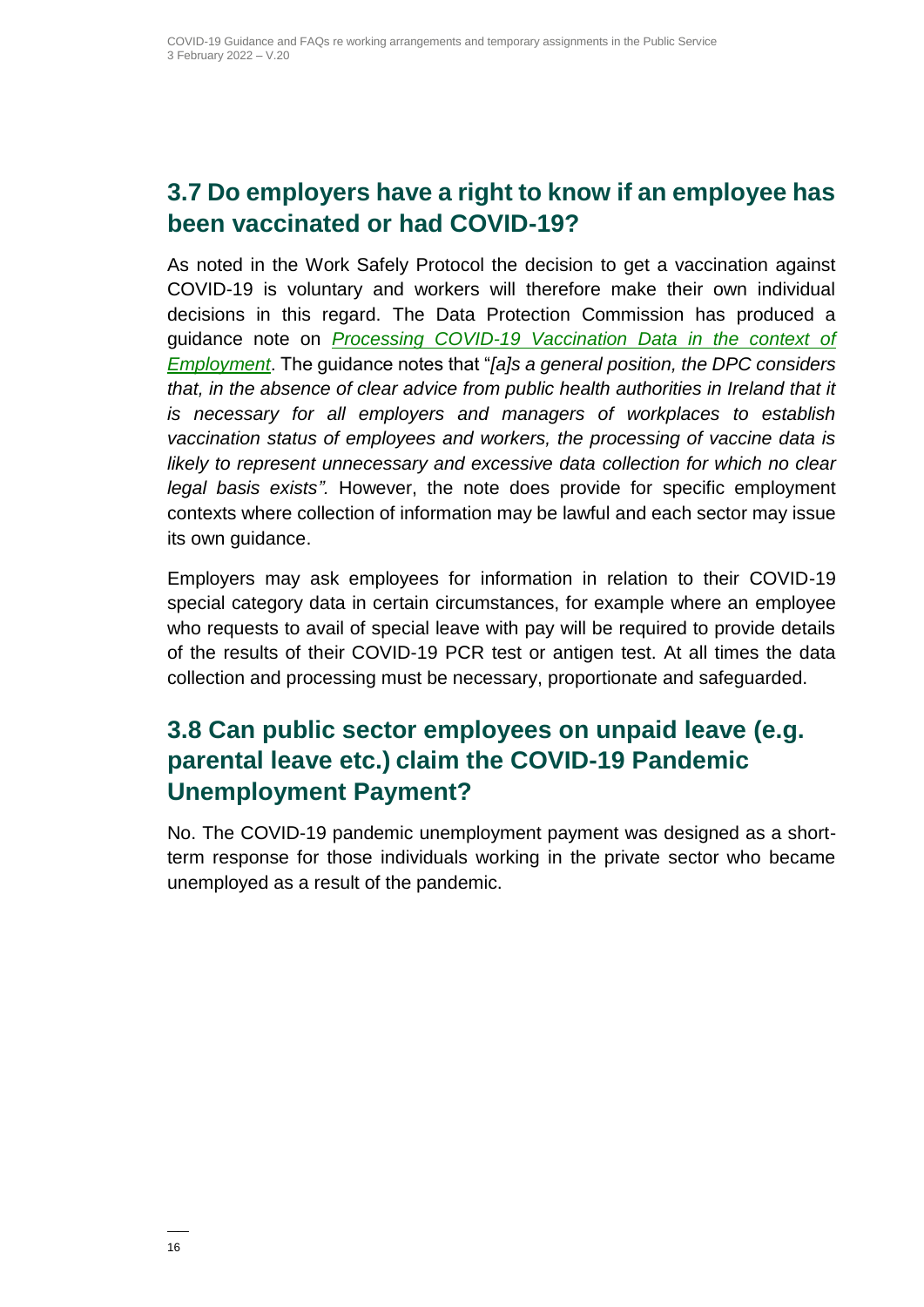### <span id="page-16-0"></span>**4. Temporary assignments**

### <span id="page-16-1"></span>**UPDATED 4.1 Is the Temporary Assignment Scheme (TAS) currently in operation?**

As organisations move back towards resuming business as usual, the operation of the existing scheme is deactivated, with the facility to reactivate quickly should the need arise to meet any future demands in relation to COVID-19 from the civil and public service.

#### <span id="page-16-2"></span>**UPDATED 4.2 What happens to employees currently on temporary assignment?**

Any employees currently on temporary assignment will be contacted by their Local HR.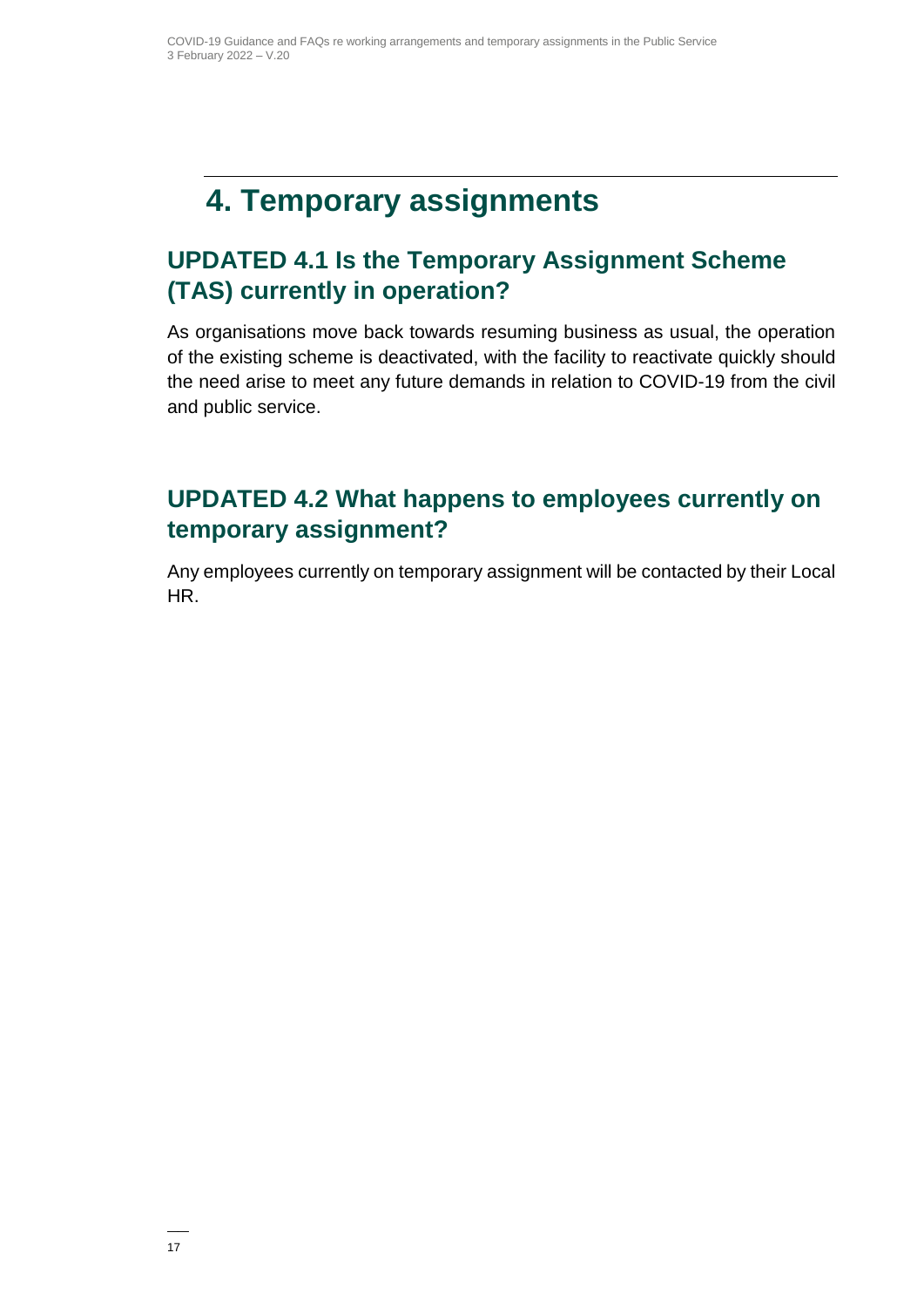## <span id="page-17-0"></span>**UPDATED Appendix 1: Procedure for SLWP absence**

#### <span id="page-17-1"></span>**1 (a) Procedure for employees**

- 1. Telephone your manager**<sup>3</sup>** before 10am on the first day of isolation to as would normally be the case for sick leave. You will be required to provide confirmation/medical certification/satisfactory evidence of a positive PCR or antigen test for COVID-19.
- 2. Please note that Public Service employees cannot claim DSP COVID-19 Enhanced Illness Benefit in cases where they are receiving special leave with pay. Any claim for DSP COVID-19 Enhanced Illness Benefit will be treated as a disciplinary matter.
- 3. Your manager will record you absence as special leave with pay on the commencement date.
- 4. By applying for special leave with pay, you agree that in the event of noncompliance with the provisions of special leave with pay (including the requirement to provide bona fide**<sup>4</sup>** confirmation of self-isolation for COVID-19) existing procedures, including disciplinary measures may be invoked.

#### <span id="page-17-2"></span>**1 (b) Procedure for managers**

- 1. Employees who are advised to self-isolate with symptoms of COVID-19 must inform their manager as per sick leave requirements.
- 2. Managers should record the absence as special leave with pay and ask the employee to provide dates and confirmation/medical certification/satisfactory proof of COVID-19 PCR test or antigen test, including date of test. The arrangements for the recording of this will vary based on each organisation's payroll/HR facilities.
- 3. Managers should make employees aware of the need to stay in regular contact and advise them of any employee assistance programme available to them.
- 4. Managers should alert the employee to any follow up actions that are required, including occupational health referrals, the need to provide

 $\overline{a}$ **3** If your manager is not available, please contact another manager in your area or your HR team. In rare situations where that is not possible, make a note of the date and times of call made and continue to try to contact your managers until contact is made.

**<sup>4</sup>** Bona fide in relation to a representation or communication means in good faith and well founded in fact. The employer reserves the right to request further confirmation.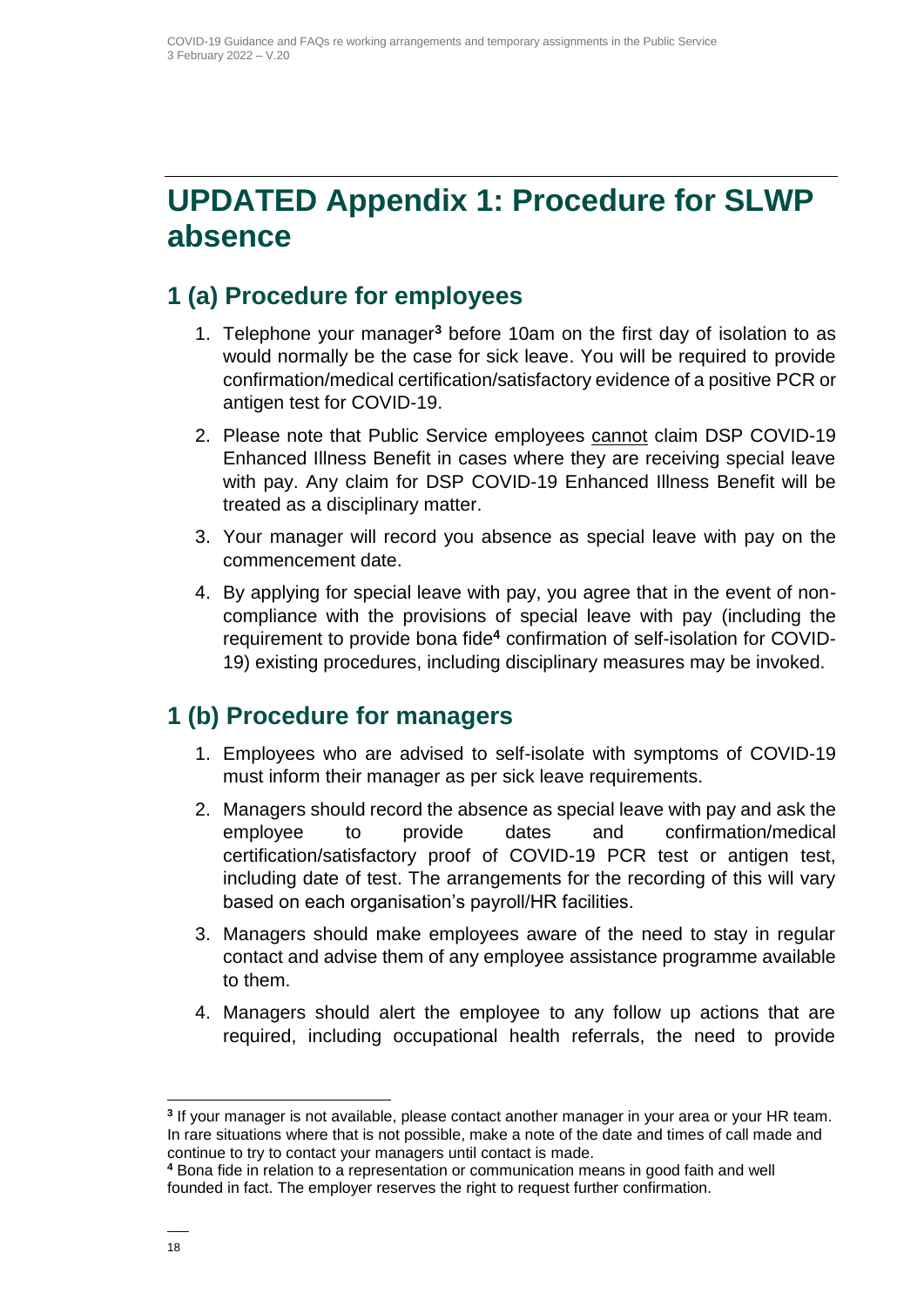documentation and actions on their return to work (for example return to work protocols etc.).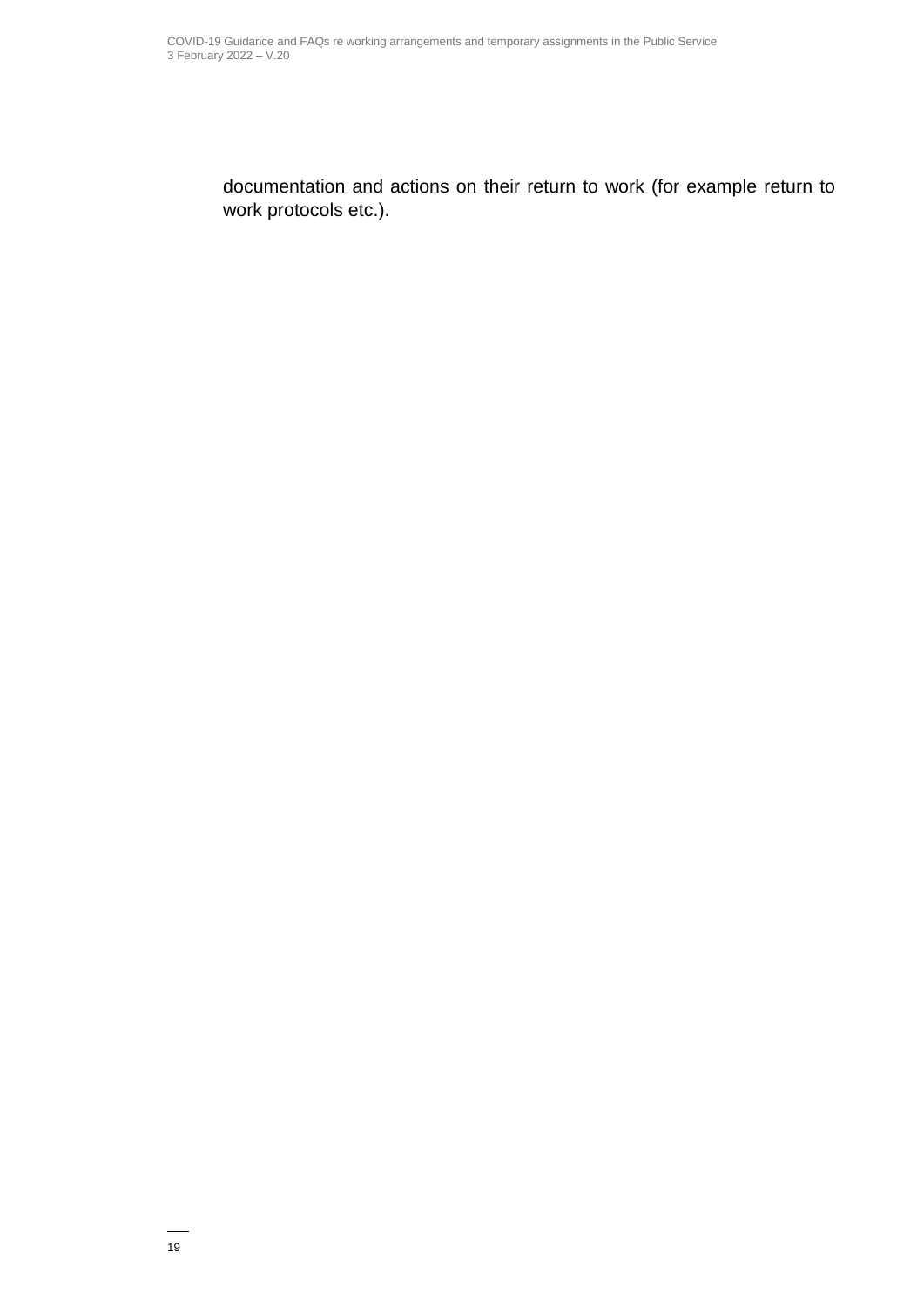### <span id="page-19-0"></span>**UPDATED Appendix 2: Sample special leave with pay self-declaration for COVID-19**

#### **Employee Details**

| Name       |  |
|------------|--|
| Grade      |  |
| Department |  |

#### **Dates of Special Leave with Pay for COVID-19 related self-isolation**

| Dates | From DD/MM/YYYY to DD/MM/YYYY |  |  |  |  |
|-------|-------------------------------|--|--|--|--|
|       |                               |  |  |  |  |

#### **Declaration for Special Leave Pay**

| I confirm I have read and understand the provisions of Special Leave<br>with Pay as set out in Part IX of Circular 02/1976                                                                                                                                                                      | Yes |  |  |
|-------------------------------------------------------------------------------------------------------------------------------------------------------------------------------------------------------------------------------------------------------------------------------------------------|-----|--|--|
| I understand that in the event of non-compliance with the provisions of<br>special leave with pay (including the requirement to provide bona fide <sup>5</sup><br>confirmation of self-isolation/diagnosis of COVID-19) existing<br>procedures, including disciplinary measures may be invoked. | Yes |  |  |
| I understand that any overpayment of salary which may arise from non-<br>compliance with the provisions of special leave with pay will be repaid.                                                                                                                                               | Yes |  |  |
| I have attached relevant documentation (where applicable)                                                                                                                                                                                                                                       | Yes |  |  |
| Employee signature                                                                                                                                                                                                                                                                              |     |  |  |
| Date                                                                                                                                                                                                                                                                                            |     |  |  |

#### **Manager Approval**

| Manager signature |  |
|-------------------|--|
| Date              |  |

*Data Protection The data requested in this form will be used to process your application for Special Leave with Pay (COVID-19 related) and will be retained as part of your personnel record for the appropriate period of time. The employer will treat all information and personal data you give according to the law.*

 $\overline{a}$ 

**<sup>5</sup>** Bona fide in relation to a representation or communication means in good faith and well founded in fact. The employer reserves the right to request further confirmation.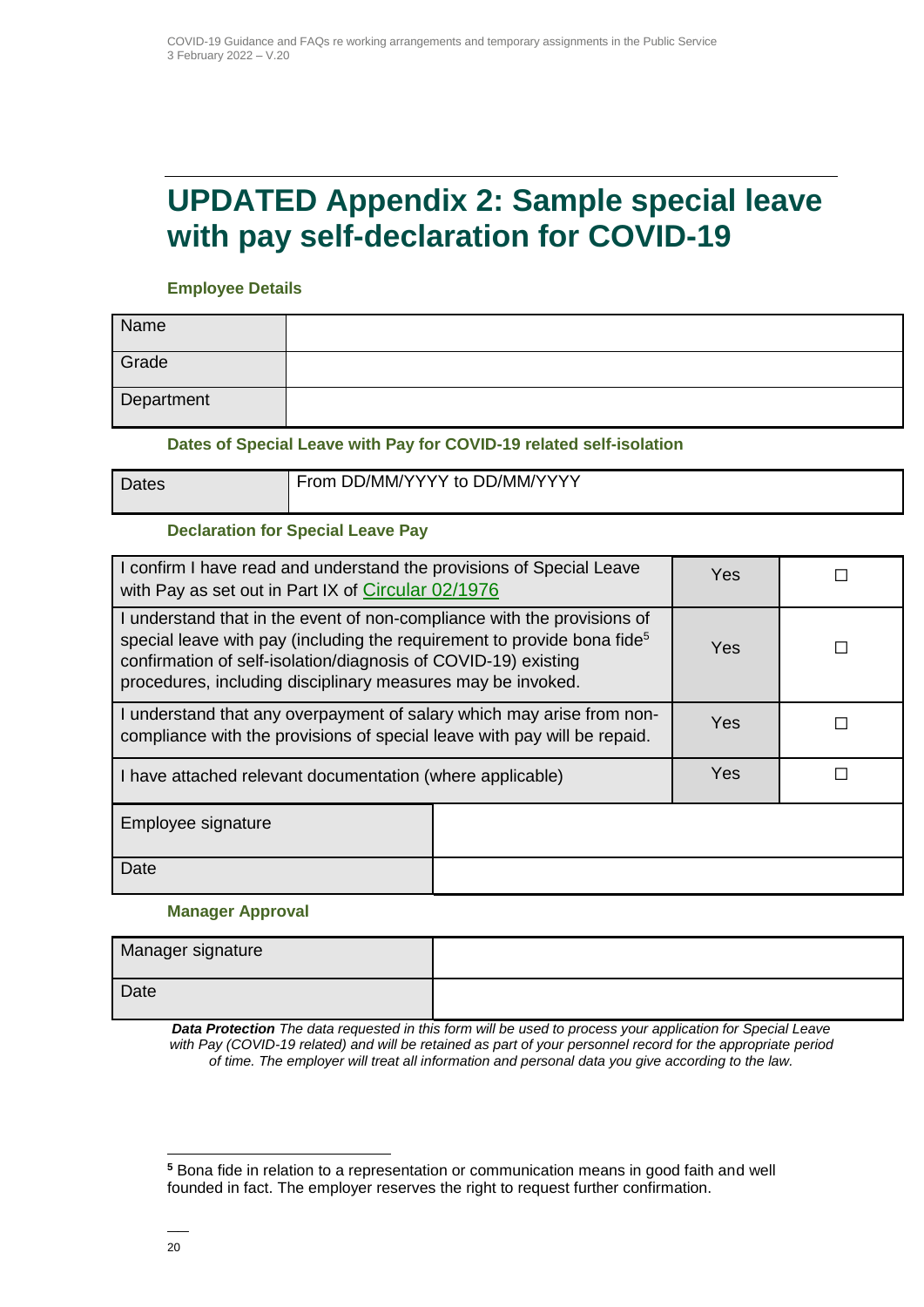

## **UPDATED Appendix 3: Quick guide on working arrangements**

#### **COVID-19 work arrangements – Quick Guide for Public Service Employers**

Please note the scenarios are based on current public health advice available on 31 January 2022, and have been produced as a guide only. Employers should ensure that they base decisions on current public health advice. In relation to Home Working and Return to the Work premises, different advice may apply in the health sector. Please see hse.ie for further advice.

<span id="page-20-0"></span>

| # | <b>Scenario</b>                                                                                                                                                                         | <b>Employee</b>                                                                                                    | Special leave with pay                                                                             | <b>Sick leave</b>                                                                        | Home working / remain<br>available for working at<br>home <sup>6</sup> | <b>Return to work</b><br>premises <sup>7</sup>                               |
|---|-----------------------------------------------------------------------------------------------------------------------------------------------------------------------------------------|--------------------------------------------------------------------------------------------------------------------|----------------------------------------------------------------------------------------------------|------------------------------------------------------------------------------------------|------------------------------------------------------------------------|------------------------------------------------------------------------------|
|   | COVID-19 symptoms -<br>employee is awaiting a<br>HSE COVID-19 test                                                                                                                      | Self-isolate until outcome<br>known                                                                                | Yes - until outcome known,<br>then assess and follow<br>subsequent advice (see<br>below scenarios) | <b>No</b>                                                                                | See footnote 9 below                                                   | Cannot be determined<br>until outcome known<br>(see other scenarios)         |
| 2 | $COVID-19$ symptoms $-$<br>employee received positive<br>PCR test result/ under 40<br>has registered a positive<br>antigen test on the HSE<br>portal and is not well<br>enough to work. | Self-isolate for 7 days and<br>take extra care for another 3<br>days to reduce the risk of<br>passing COVID-19 on. | Yes - up to day 10 if<br>required                                                                  | Yes $-$ after day 10.<br>This takes effect<br>for any new cases<br>on 7 February<br>2022 | No                                                                     | Following self-<br>isolation period and<br>additional 3 days if<br>required. |

<span id="page-20-1"></span> $\overline{a}$ **<sup>6</sup>** See FAQ 2.2 in the Guidance document on [gov.ie at this link](https://www.gov.ie/en/news/092fff-update-on-working-arrangements-and-leave-associated-with-covid-19-fo/) for further details on "remain available for work". Note that at any stage if an employee states that they feel well enough to work, but have tested positive for COVID-19 or are self-isolating because they were symptomatic, the employer may facilitate working from home instead of special leave with pay, if this is feasible and agreeable to both parties. They must not attend the work premises and must also follow Medical and HSE advice as it relates to self-isolation.

**<sup>7</sup>** Refers to any work location outside the home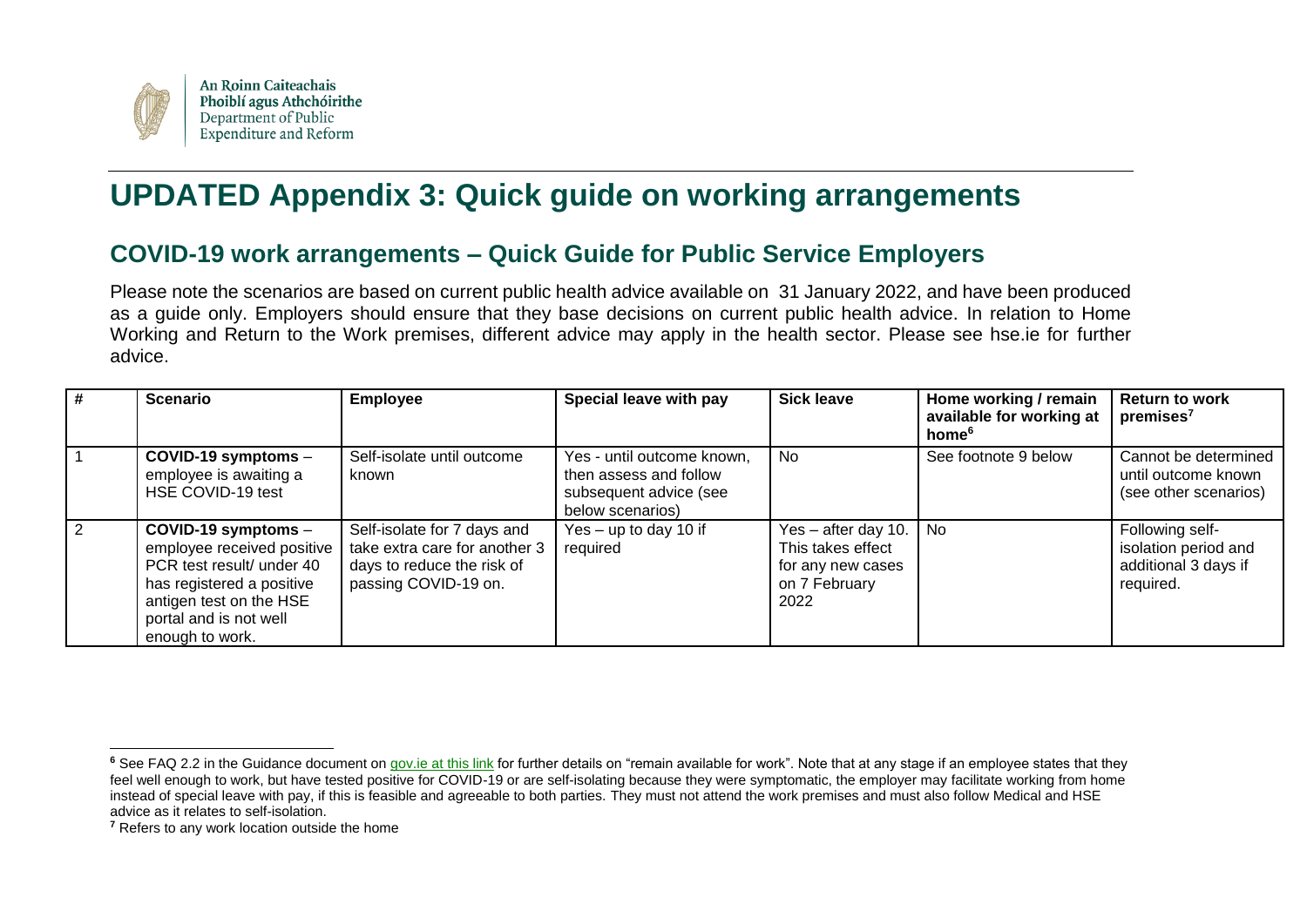| #              | <b>Scenario</b>                                                                                                              | <b>Employee</b>                                                                      | Special leave with pay                  | <b>Sick leave</b>                                                                                     | Home working / remain<br>available for working at<br>home <sup>6</sup>                                                                                                               | <b>Return to work</b><br>premises <sup>7</sup>       |
|----------------|------------------------------------------------------------------------------------------------------------------------------|--------------------------------------------------------------------------------------|-----------------------------------------|-------------------------------------------------------------------------------------------------------|--------------------------------------------------------------------------------------------------------------------------------------------------------------------------------------|------------------------------------------------------|
| $\overline{3}$ | COVID-19 symptoms -<br>employee required to self-<br>isolate and subsequently<br>receive a negative COVID-<br>19 test result | Continue to self-isolate until<br>48 hours after symptoms are<br>gone or mostly gone | Yes - up until date of<br>negative test | Yes - after date of<br>negative test if<br>employee<br>continues to be<br>not well enough to<br>work. | Where the employee is<br>well, symptoms have<br>resolved and awaiting the<br>end of the 48-hour period<br>- they can work from<br>home/remain available<br>for work for that period. | 48 hours after<br>symptom are gone or<br>mostly gone |
| $\overline{4}$ | Advised to self-isolate pre-<br>surgery.                                                                                     | <b>Restrict movements</b>                                                            | No                                      | $Yes -$<br>during/following<br>surgery                                                                | Yes for self-isolation<br>period pre-surgery.<br>Person needs to be<br>available for work (see<br>FAQ 2.2 in the Guidance)<br>for period pre-surgery.                                | When sick leave<br>finishes post-surgery.            |
| 5a             | Overseas travel where a<br>quarantine period is<br>required                                                                  | <b>Restrict movements</b><br>(quarantine)                                            | No                                      | No                                                                                                    | No - Annual/other unpaid<br>leave must be taken.                                                                                                                                     |                                                      |
| 5 <sub>b</sub> | Overseas travel where<br>no quarantine is required                                                                           | Can return to work                                                                   | <b>No</b>                               | <b>No</b>                                                                                             | Not required                                                                                                                                                                         | Yes                                                  |
| 6              | Possible reaction to<br><b>COVID-19 vaccination</b>                                                                          | If an employee is unfit for<br>work, then usual sick leave<br>rules apply            | <b>No</b>                               | Yes                                                                                                   | N/A                                                                                                                                                                                  | As per provisions of<br>sick leave, if required      |